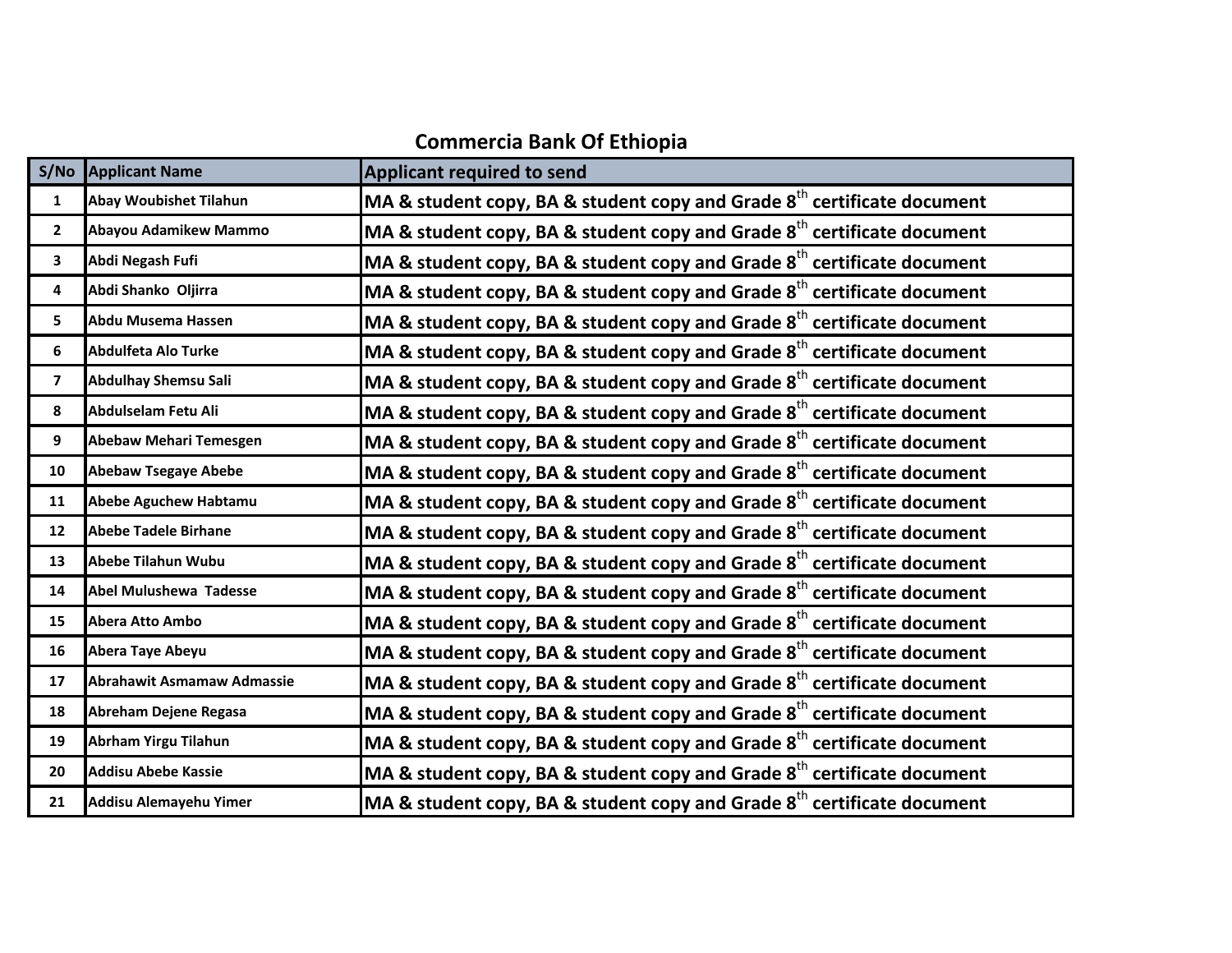| 22 | <b>Addisu Aschalew Mitiku</b>  | MA & student copy, BA & student copy and Grade 8 <sup>th</sup> certificate document |
|----|--------------------------------|-------------------------------------------------------------------------------------|
| 23 | <b>Addisu Bihonegn Semelo</b>  | MA & student copy, BA & student copy and Grade $8th$ certificate document           |
| 24 | <b>Aderajew Worku Golentie</b> | MA & student copy, BA & student copy and Grade 8 <sup>th</sup> certificate document |
| 25 | <b>Adino Ebabu Tadesse</b>     | MA & student copy, BA & student copy and Grade $8th$ certificate document           |
| 26 | <b>Adino Hailu Tilaye</b>      | MA & student copy, BA & student copy and Grade $8th$ certificate document           |
| 27 | Adisu Tashoma Wayessa          | MA & student copy, BA & student copy and Grade 8 <sup>th</sup> certificate document |
| 28 | Adugna Gebissa Tulu            | MA & student copy, BA & student copy and Grade $8th$ certificate document           |
| 29 | <b>Afework Yaregal Ewnetu</b>  | MA & student copy, BA & student copy and Grade $8^{th}$ certificate document        |
| 30 | Afomia Shirga Argaw            | MA & student copy, BA & student copy and Grade $8th$ certificate document           |
| 31 | <b>Akil Mohammed Abdulwab</b>  | MA & student copy, BA & student copy and Grade $8th$ certificate document           |
| 32 | Alem Shkuri Ahmed              | MA & student copy, BA & student copy and Grade 8 <sup>th</sup> certificate document |
| 33 | Alemayehu Barecha Geleta       | MA & student copy, BA & student copy and Grade $8th$ certificate document           |
| 34 | Alemi Habte Nemera             | MA & student copy, BA & student copy and Grade $8th$ certificate document           |
| 35 | Alemu Aebissa Gemeda           | MA & student copy, BA & student copy and Grade 8 <sup>th</sup> certificate document |
| 36 | Alemu Worku Demelash           | MA & student copy, BA & student copy and Grade $8th$ certificate document           |
| 37 | <b>Alganesh Teshome Fenti</b>  | MA & student copy, BA & student copy and Grade $8th$ certificate document           |
| 38 | Ali Mohammed Yusuf             | MA & student copy, BA & student copy and Grade $8^{th}$ certificate document        |
| 39 | <b>Almaz Yirsaw Adugna</b>     | MA & student copy, BA & student copy and Grade $8th$ certificate document           |
| 40 | Amare Dessalegn Mekonnen       | MA & student copy, BA & student copy and Grade $8^{th}$ certificate document        |
| 41 | <b>Amare Getu Dagnew</b>       | MA & student copy, BA & student copy and Grade 8 <sup>th</sup> certificate document |
| 42 | <b>Amare Sisay Alemu</b>       | MA & student copy, BA & student copy and Grade $8^{th}$ certificate document        |
| 43 | <b>Ambaye Abire Masa</b>       | MA & student copy, BA & student copy and Grade $8th$ certificate document           |
| 44 | Amenti Kebede Regassa          | MA & student copy, BA & student copy and Grade $8^{\text{th}}$ certificate document |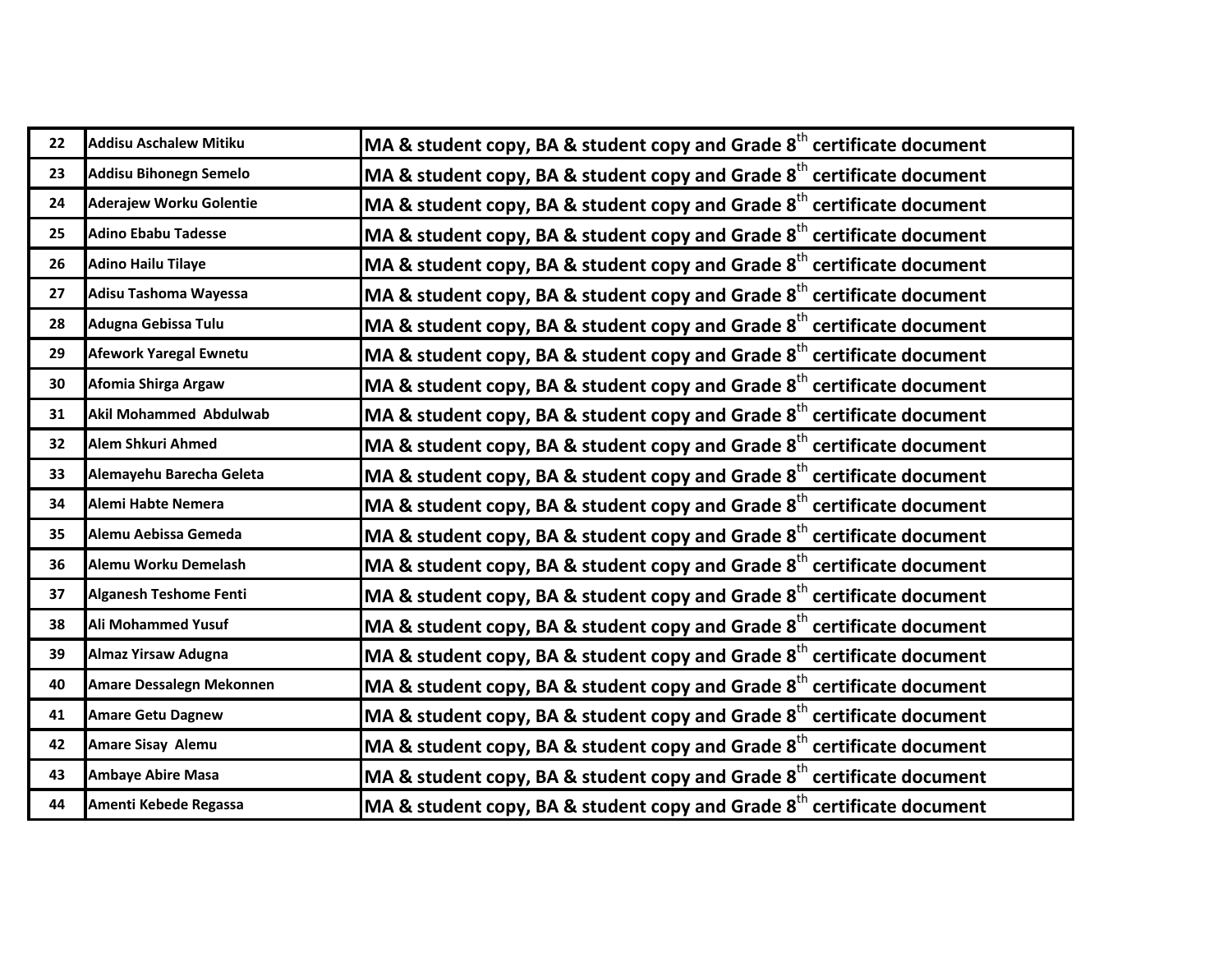| 45 | Amha Mesfin Tarekegn             | MA & student copy, BA & student copy and Grade 8 <sup>th</sup> certificate document |
|----|----------------------------------|-------------------------------------------------------------------------------------|
| 46 | Amlaku Fentahun Marew            | MA & student copy, BA & student copy and Grade $8th$ certificate document           |
| 47 | <b>Anas Nure Gurracha</b>        | MA & student copy, BA & student copy and Grade $8th$ certificate document           |
| 48 | Andu Gebreselassie Bereka        | MA & student copy, BA & student copy and Grade $8th$ certificate document           |
| 49 | <b>Andualem Melaku Tadesse</b>   | MA & student copy, BA & student copy and Grade $8th$ certificate document           |
| 50 | <b>Andualem Nigussie Muro</b>    | MA & student copy, BA & student copy and Grade $8th$ certificate document           |
| 51 | Anduamilake Semagn Kebede        | MA & student copy, BA & student copy and Grade $8th$ certificate document           |
| 52 | Ango Gelana Tujo                 | MA & student copy, BA & student copy and Grade $8th$ certificate document           |
| 53 | Araya Alemayehu Beissa           | MA & student copy, BA & student copy and Grade $8th$ certificate document           |
| 54 | <b>Arega Chalie Ezezew</b>       | MA & student copy, BA & student copy and Grade $8th$ certificate document           |
| 55 | Arsema Alemu Balcha              | MA & student copy, BA & student copy and Grade 8 <sup>th</sup> certificate document |
| 56 | <b>Asegedech Teketel Mamuye</b>  | MA & student copy, BA & student copy and Grade $8th$ certificate document           |
| 57 | Asfera Tilaye Mossie             | MA & student copy, BA & student copy and Grade $8th$ certificate document           |
| 58 | <b>Asnake Bonche Bono</b>        | MA & student copy, BA & student copy and Grade 8 <sup>th</sup> certificate document |
| 59 | <b>Asresu Takele Abebe</b>       | MA & student copy, BA & student copy and Grade $8th$ certificate document           |
| 60 | <b>Aster Getaye Cheru</b>        | MA & student copy, BA & student copy and Grade $8th$ certificate document           |
| 61 | <b>Ayalew Tilahun Gebrea</b>     | MA & student copy, BA & student copy and Grade $8^{th}$ certificate document        |
| 62 | <b>Ayalnesh Andualem Biresaw</b> | MA & student copy, BA & student copy and Grade $8th$ certificate document           |
| 63 | Ayana Tesgera Hunde              | MA & student copy, BA & student copy and Grade $8th$ certificate document           |
| 64 | <b>Ayantu Melese Namara</b>      | MA & student copy, BA & student copy and Grade 8 <sup>th</sup> certificate document |
| 65 | Ayantu Tefera Ayana              | MA & student copy, BA & student copy and Grade $8^{th}$ certificate document        |
| 66 | Ayehu Abiyu Yitayew              | MA & student copy, BA & student copy and Grade $8th$ certificate document           |
| 67 | Aynadis Yrdaw Mehari             | MA & student copy, BA & student copy and Grade $8^{\text{th}}$ certificate document |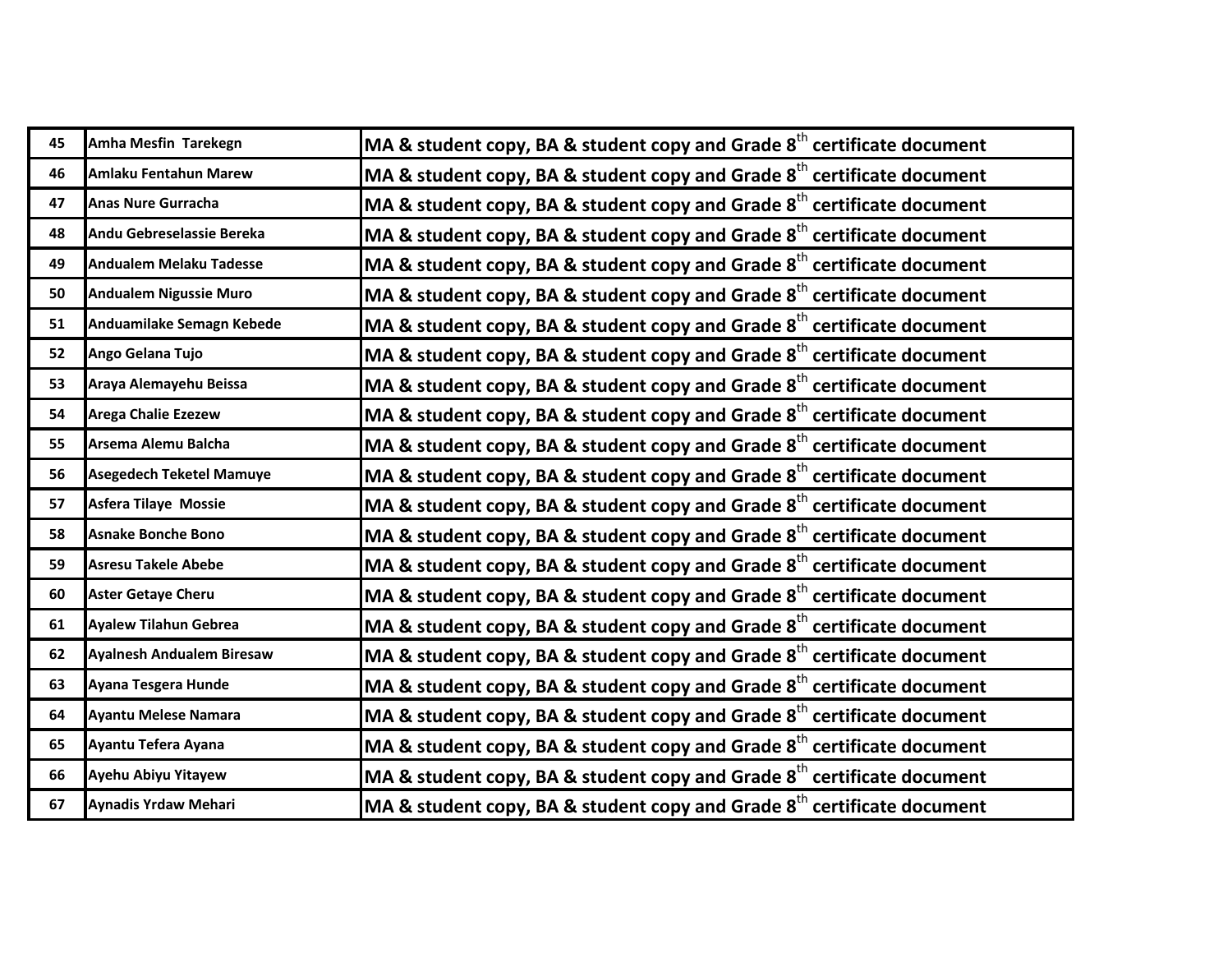| 68 | Azeb Ashenafi Kebede               | MA & student copy, BA & student copy and Grade $8th$ certificate document           |
|----|------------------------------------|-------------------------------------------------------------------------------------|
| 69 | <b>Azeb Girma Haile</b>            | MA & student copy, BA & student copy and Grade $8th$ certificate document           |
| 70 | Azeb Hailu Meshesha                | MA & student copy, BA & student copy and Grade $8th$ certificate document           |
| 71 | Bahirnesh Assefa Fekadu            | MA & student copy, BA & student copy and Grade $8th$ certificate document           |
| 72 | <b>Bealem Amare Worke</b>          | MA & student copy, BA & student copy and Grade $8th$ certificate document           |
| 73 | Begna Gudeta Tufa                  | MA & student copy, BA & student copy and Grade $8th$ certificate document           |
| 74 | <b>Belay Abebe Dessie</b>          | MA & student copy, BA & student copy and Grade $8th$ certificate document           |
| 75 | <b>Belesity Bekalu Ayenew</b>      | MA & student copy, BA & student copy and Grade $8th$ certificate document           |
| 76 | <b>Belete Debasu Gebrie</b>        | MA & student copy, BA & student copy and Grade 8 <sup>th</sup> certificate document |
| 77 | <b>Bereket Tesfaye Fitamo</b>      | MA & student copy, BA & student copy and Grade $8th$ certificate document           |
| 78 | <b>Beresa Tesfahun Yifred</b>      | MA & student copy, BA & student copy and Grade $8th$ certificate document           |
| 79 | <b>Bersabe Shimelis Eshete</b>     | MA & student copy, BA & student copy and Grade $8th$ certificate document           |
| 80 | <b>Beruk Mulugeta Teferi</b>       | MA & student copy, BA & student copy and Grade $8th$ certificate document           |
| 81 | <b>Betelhem Ashenafi H/Meskel</b>  | MA & student copy, BA & student copy and Grade $8th$ certificate document           |
| 82 | <b>Betelhem Beyene W/Mariam</b>    | MA & student copy, BA & student copy and Grade $8th$ certificate document           |
| 83 | <b>Betelhem Fikadu Atnafu</b>      | MA & student copy, BA & student copy and Grade $8th$ certificate document           |
| 84 | <b>Betelhem Setiye Gebeyaw</b>     | MA & student copy, BA & student copy and Grade $8^{\text{th}}$ certificate document |
| 85 | <b>Betelhem Weldesenbet Bekele</b> | MA & student copy, BA & student copy and Grade $8th$ certificate document           |
| 86 | <b>Betelihem Ayele Demissie</b>    | MA & student copy, BA & student copy and Grade $8th$ certificate document           |
| 87 | Bethelhem Bashaheder Shiferaw      | MA & student copy, BA & student copy and Grade $8th$ certificate document           |
| 88 | <b>Bethelhem Yehune Zenebe</b>     | MA & student copy, BA & student copy and Grade $8^{\text{th}}$ certificate document |
| 89 | <b>Bewket Gizachew Abie</b>        | MA & student copy, BA & student copy and Grade $8th$ certificate document           |
| 90 | <b>Bezawit Masresha Abreham</b>    | MA & student copy, BA & student copy and Grade $8^{\text{th}}$ certificate document |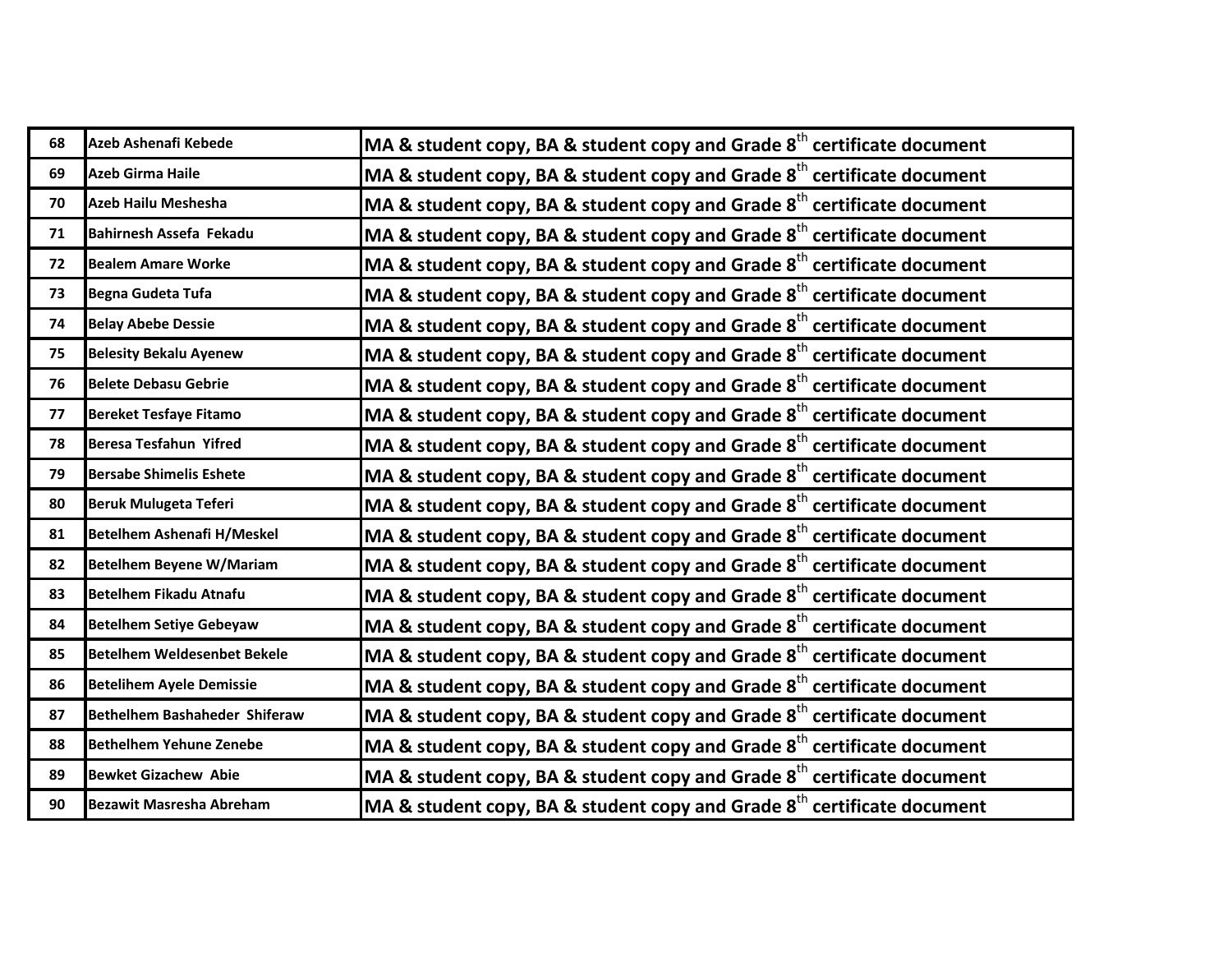| 91  | <b>Biniyam Nigus Abrham</b>     | MA & student copy, BA & student copy and Grade $8th$ certificate document           |
|-----|---------------------------------|-------------------------------------------------------------------------------------|
| 92  | <b>Binyam Bekele Tesfaye</b>    | MA & student copy, BA & student copy and Grade $8th$ certificate document           |
| 93  | <b>Birhanu Fentie Kebede</b>    | MA & student copy, BA & student copy and Grade 8 <sup>th</sup> certificate document |
| 94  | <b>Birhanu Shiferaw Wolela</b>  | MA & student copy, BA & student copy and Grade $8th$ certificate document           |
| 95  | <b>Biruk Fkede Melka</b>        | MA & student copy, BA & student copy and Grade $8th$ certificate document           |
| 96  | <b>Biruk Regasa Wolde</b>       | MA & student copy, BA & student copy and Grade $8th$ certificate document           |
| 97  | <b>Blen Kebede Abebe</b>        | MA & student copy, BA & student copy and Grade $8th$ certificate document           |
| 98  | <b>Bona Girma Benti</b>         | MA & student copy, BA & student copy and Grade $8th$ certificate document           |
| 99  | <b>Bontu Chalchisa Jendo</b>    | MA & student copy, BA & student copy and Grade 8 <sup>th</sup> certificate document |
| 100 | <b>Chaltu Moroda Gelashe</b>    | MA & student copy, BA & student copy and Grade $8th$ certificate document           |
| 101 | <b>Chernet Tefera Moges</b>     | MA & student copy, BA & student copy and Grade 8 <sup>th</sup> certificate document |
| 102 | <b>Dabere Demeke Yinges</b>     | MA & student copy, BA & student copy and Grade 8 <sup>th</sup> certificate document |
| 103 | Danawit Kebede Woldekidan       | MA & student copy, BA & student copy and Grade $8th$ certificate document           |
| 104 | <b>Daniel Mekuriaw Enyew</b>    | MA & student copy, BA & student copy and Grade 8 <sup>th</sup> certificate document |
| 105 | Daniel Woldeeyesus Woldesilasie | MA & student copy, BA & student copy and Grade $8th$ certificate document           |
| 106 | <b>Dawit Bacha Terefe</b>       | MA & student copy, BA & student copy and Grade $8th$ certificate document           |
| 107 | Dawit Hailemariam Bekele        | MA & student copy, BA & student copy and Grade $8th$ certificate document           |
| 108 | Dawit Tesfa Woldemedhen         | MA & student copy, BA & student copy and Grade $8th$ certificate document           |
| 109 | Degu Legesse Wayessa            | MA & student copy, BA & student copy and Grade $8th$ certificate document           |
| 110 | Delelegn Minilu Belayneh        | MA & student copy, BA & student copy and Grade 8 <sup>th</sup> certificate document |
| 111 | Derebe Marie Adugna             | MA & student copy, BA & student copy and Grade $8th$ certificate document           |
| 112 | Dereje Hailu Korsa              | MA & student copy, BA & student copy and Grade $8th$ certificate document           |
| 113 | Deresa Tolesa Urga              | MA & student copy, BA & student copy and Grade $8^{\text{th}}$ certificate document |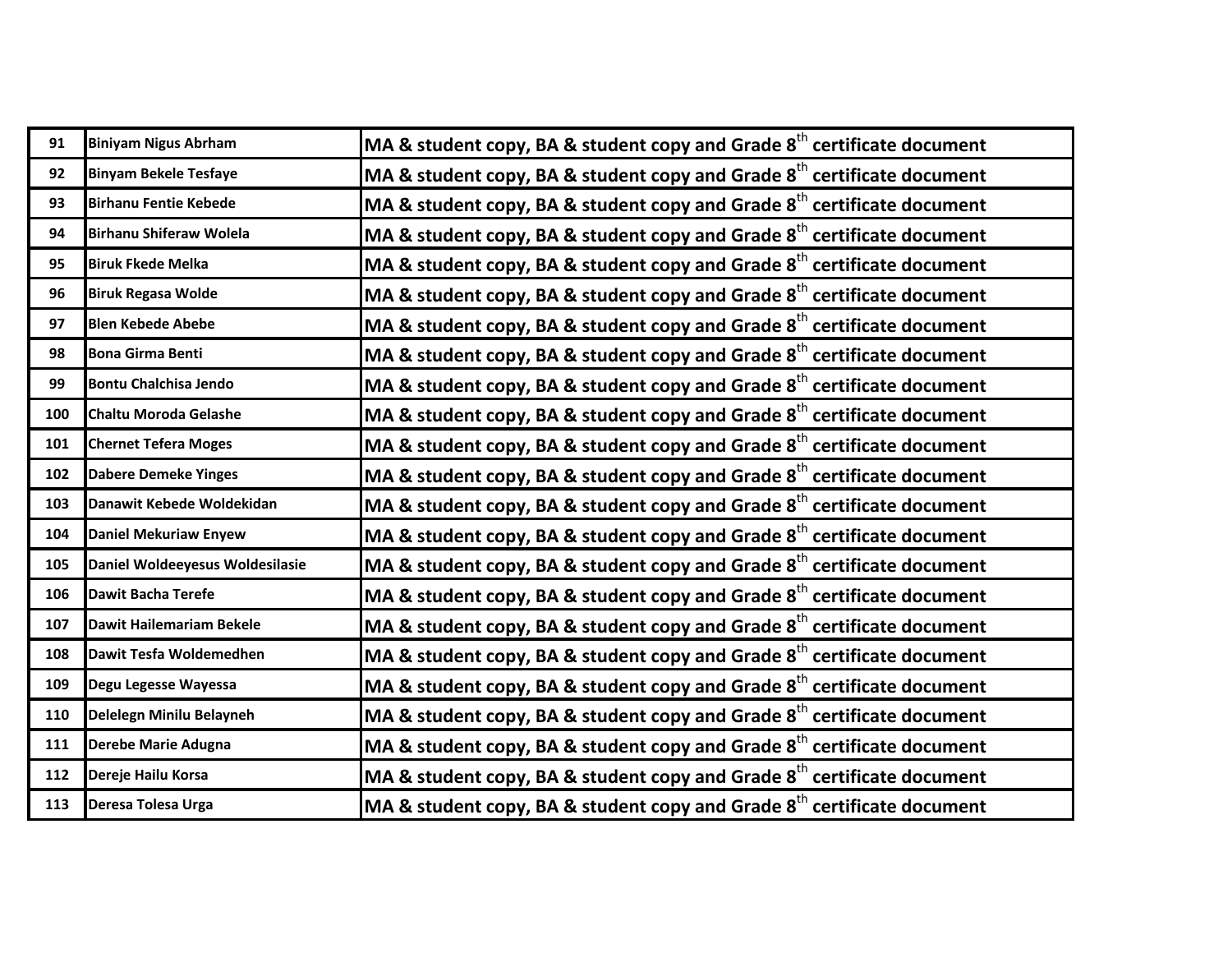| 114 | Desalegn Alemu Srani               | MA & student copy, BA & student copy and Grade $8th$ certificate document           |
|-----|------------------------------------|-------------------------------------------------------------------------------------|
| 115 | Desalegn Bayu Gelanew              | MA & student copy, BA & student copy and Grade $8th$ certificate document           |
| 116 | Desalegn Beksisa Emana             | MA & student copy, BA & student copy and Grade $8th$ certificate document           |
| 117 | Desalegn Biresaw Anley             | MA & student copy, BA & student copy and Grade $8th$ certificate document           |
| 118 | Dessalegn Yehala Imire             | MA & student copy, BA & student copy and Grade 8 <sup>th</sup> certificate document |
| 119 | Dessie Agegnehu Wall               | MA & student copy, BA & student copy and Grade $8th$ certificate document           |
| 120 | Desta Likasa Weyessa               | MA & student copy, BA & student copy and Grade $8th$ certificate document           |
| 121 | <b>Dires Muluneh Amsalu</b>        | MA & student copy, BA & student copy and Grade $8th$ certificate document           |
| 122 | Diriba Abdeta Bushara              | MA & student copy, BA & student copy and Grade $8th$ certificate document           |
| 123 | Doni Desalegn Gafesu               | MA & student copy, BA & student copy and Grade $8th$ certificate document           |
| 124 | <b>Eden Getye Werkshet</b>         | MA & student copy, BA & student copy and Grade 8 <sup>th</sup> certificate document |
| 125 | <b>Eden Mamo Negash</b>            | MA & student copy, BA & student copy and Grade $8th$ certificate document           |
| 126 | <b>Edom Fikre Tefera</b>           | MA & student copy, BA & student copy and Grade 8 <sup>th</sup> certificate document |
| 127 | <b>Eftah Alebachew Tsegaye</b>     | MA & student copy, BA & student copy and Grade 8 <sup>th</sup> certificate document |
| 128 | Ejara Dorsisa Regassa              | MA & student copy, BA & student copy and Grade 8 <sup>th</sup> certificate document |
| 129 | Eleni Girma Demissie               | MA & student copy, BA & student copy and Grade $8th$ certificate document           |
| 130 | <b>Elifaelaf Daniel Desta</b>      | MA & student copy, BA & student copy and Grade $8th$ certificate document           |
| 131 | <b>Elshaday Bekele Teka</b>        | MA & student copy, BA & student copy and Grade $8th$ certificate document           |
| 132 | <b>Emawayish Yohannes Demissie</b> | MA & student copy, BA & student copy and Grade $8th$ certificate document           |
| 133 | <b>Emebet Aabtneh Muluye</b>       | MA & student copy, BA & student copy and Grade $8th$ certificate document           |
| 134 | <b>Endalk Aragaw Sisay</b>         | MA & student copy, BA & student copy and Grade 8 <sup>th</sup> certificate document |
| 135 | <b>Endashaw Atlaw Beshah</b>       | MA & student copy, BA & student copy and Grade $8th$ certificate document           |
| 136 | <b>Endeshaw Meku Chekol</b>        | MA & student copy, BA & student copy and Grade $8^{\text{th}}$ certificate document |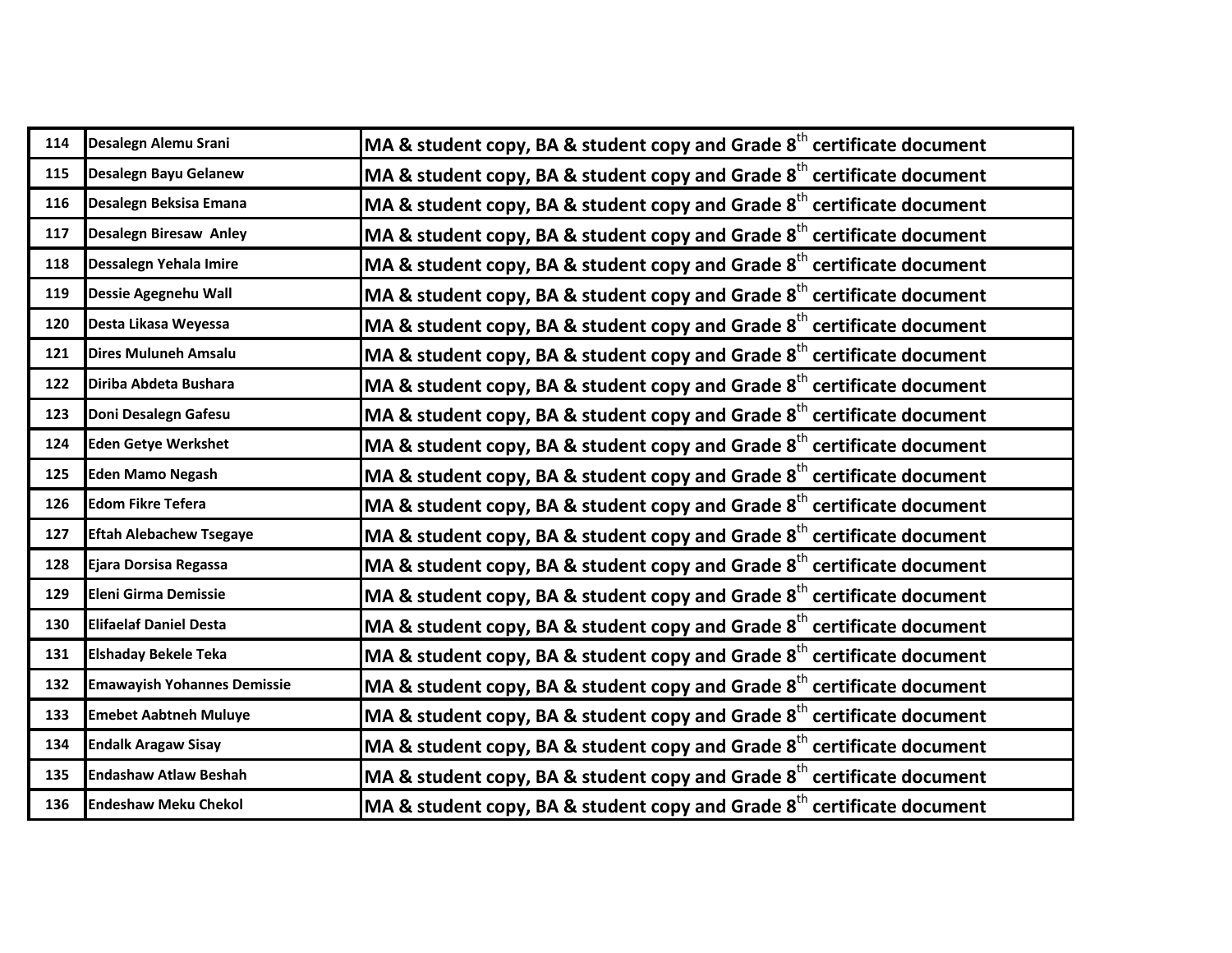| 137 | <b>Engida Belete Mamo</b>            | MA & student copy, BA & student copy and Grade $8th$ certificate document           |
|-----|--------------------------------------|-------------------------------------------------------------------------------------|
| 138 | <b>Enyew Ayele Hailemariam</b>       | MA & student copy, BA & student copy and Grade $8th$ certificate document           |
| 139 | <b>Ephrem Abrarew Alene</b>          | MA & student copy, BA & student copy and Grade 8 <sup>th</sup> certificate document |
| 140 | Ephrem Kebede Waktola                | MA & student copy, BA & student copy and Grade $8th$ certificate document           |
| 141 | <b>Ermias Demlew Tuafie</b>          | MA & student copy, BA & student copy and Grade $8th$ certificate document           |
| 142 | <b>Ermiyas Tbsite Kidane</b>         | MA & student copy, BA & student copy and Grade $8th$ certificate document           |
| 143 | <b>Eshetu Awolu Yimer</b>            | MA & student copy, BA & student copy and Grade $8th$ certificate document           |
| 144 | <b>Eshetu Erago Ekalo</b>            | MA & student copy, BA & student copy and Grade $8^{th}$ certificate document        |
| 145 | <b>Estifanos Getnet Alemu</b>        | MA & student copy, BA & student copy and Grade $8th$ certificate document           |
| 146 | <b>Esubalew Sintayehu Siyume</b>     | MA & student copy, BA & student copy and Grade $8th$ certificate document           |
| 147 | <b>Ethiopia Tadesse Gemeda</b>       | MA & student copy, BA & student copy and Grade 8 <sup>th</sup> certificate document |
| 148 | <b>Etsegenet Debebe Girma</b>        | MA & student copy, BA & student copy and Grade $8^{th}$ certificate document        |
| 149 | <b>Etsegenet Kassa Abebe</b>         | MA & student copy, BA & student copy and Grade $8th$ certificate document           |
| 150 | <b>Etsegenet Seifu Berja</b>         | MA & student copy, BA & student copy and Grade 8 <sup>th</sup> certificate document |
| 151 | <b>Eyerusalem Chernet Wendmagegn</b> | MA & student copy, BA & student copy and Grade $8th$ certificate document           |
| 152 | Eyerusalem Erkyehun Assefa           | MA & student copy, BA & student copy and Grade $8th$ certificate document           |
| 153 | <b>Eyerusalem Estifanos Yosef</b>    | MA & student copy, BA & student copy and Grade $8th$ certificate document           |
| 154 | Eyerusalem Nigatu Girma              | MA & student copy, BA & student copy and Grade $8th$ certificate document           |
| 155 | Eyerusalem Tefera Melaku             | MA & student copy, BA & student copy and Grade $8th$ certificate document           |
| 156 | Eyerusalem Teshale Belehu            | MA & student copy, BA & student copy and Grade $8th$ certificate document           |
| 157 | <b>Eyilachew Girma Mekonen</b>       | MA & student copy, BA & student copy and Grade 8 <sup>th</sup> certificate document |
| 158 | Eyob Abu Asefa                       | MA & student copy, BA & student copy and Grade $8th$ certificate document           |
| 159 | Eyob Adamu Temesgen                  | MA & student copy, BA & student copy and Grade $8^{\text{th}}$ certificate document |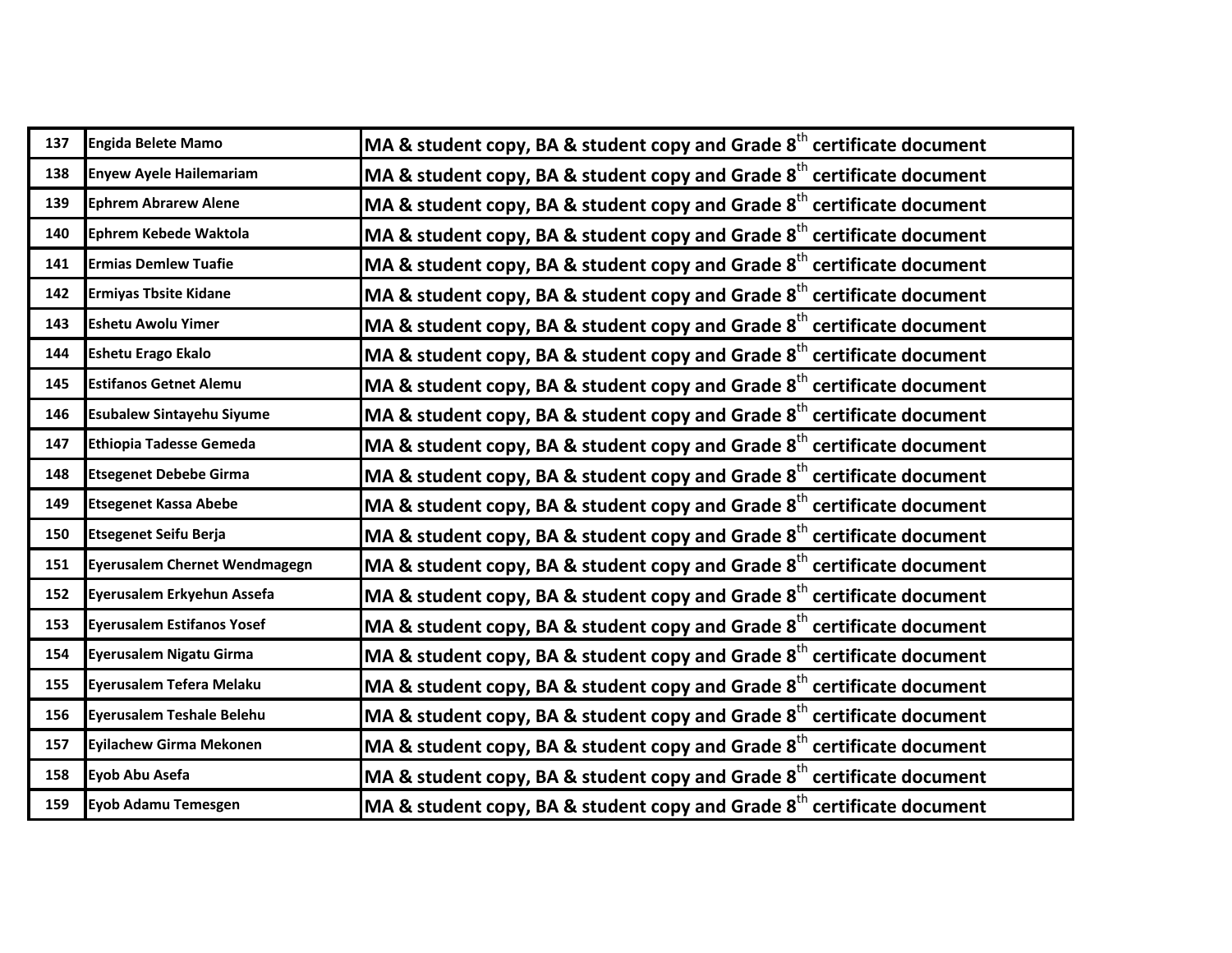| 160 | Eyob Alamnie Bante              | MA & student copy, BA & student copy and Grade $8^{th}$ certificate document        |
|-----|---------------------------------|-------------------------------------------------------------------------------------|
| 161 | <b>Eyob Ayalewu Mohammed</b>    | MA & student copy, BA & student copy and Grade $8th$ certificate document           |
| 162 | Eyob Tibebu Sarba               | MA & student copy, BA & student copy and Grade $8th$ certificate document           |
| 163 | <b>Eyuel Yared Mekasha</b>      | MA & student copy, BA & student copy and Grade $8^{th}$ certificate document        |
| 164 | <b>Fareso Digasa Kare</b>       | MA & student copy, BA & student copy and Grade $8th$ certificate document           |
| 165 | <b>Fasika Getiso Tekle</b>      | MA & student copy, BA & student copy and Grade $8th$ certificate document           |
| 166 | <b>Fasil Teshager Demlew</b>    | MA & student copy, BA & student copy and Grade $8th$ certificate document           |
| 167 | Fayera Fita Koricha             | MA & student copy, BA & student copy and Grade $8^{th}$ certificate document        |
| 168 | <b>Fayisa Chala Akesa</b>       | MA & student copy, BA & student copy and Grade $8th$ certificate document           |
| 169 | <b>Fedlu Fita Lencho</b>        | MA & student copy, BA & student copy and Grade $8th$ certificate document           |
| 170 | <b>Fekadu Kebede Abebe</b>      | MA & student copy, BA & student copy and Grade $8th$ certificate document           |
| 171 | Fekadu Mekonnen Kassa           | MA & student copy, BA & student copy and Grade $8th$ certificate document           |
| 172 | <b>Feleg Asefa Gebretinsay</b>  | MA & student copy, BA & student copy and Grade 8 <sup>th</sup> certificate document |
| 173 | <b>Feleke Reta Jima</b>         | MA & student copy, BA & student copy and Grade $8^{th}$ certificate document        |
| 174 | Felmeta Kebede Woldecherkos     | MA & student copy, BA & student copy and Grade $8th$ certificate document           |
| 175 | Fentahun Alehegn Getnet         | MA & student copy, BA & student copy and Grade $8th$ certificate document           |
| 176 | Fentahun Ebabu Kassie           | MA & student copy, BA & student copy and Grade 8 <sup>th</sup> certificate document |
| 177 | <b>Fentie Birhan Tekeba</b>     | MA & student copy, BA & student copy and Grade $8^{th}$ certificate document        |
| 178 | <b>Ferehiwot Haymanot Bitew</b> | MA & student copy, BA & student copy and Grade $8th$ certificate document           |
| 179 | <b>Feseha Wube Getanhe</b>      | MA & student copy, BA & student copy and Grade $8th$ certificate document           |
| 180 | <b>Fetene Shimelis Mammo</b>    | MA & student copy, BA & student copy and Grade 8 <sup>th</sup> certificate document |
| 181 | <b>Fetiya Aman Hassen</b>       | MA & student copy, BA & student copy and Grade $8^{th}$ certificate document        |
| 182 | <b>Fetle Enyew Wubetu</b>       | MA & student copy, BA & student copy and Grade $8^{th}$ certificate document        |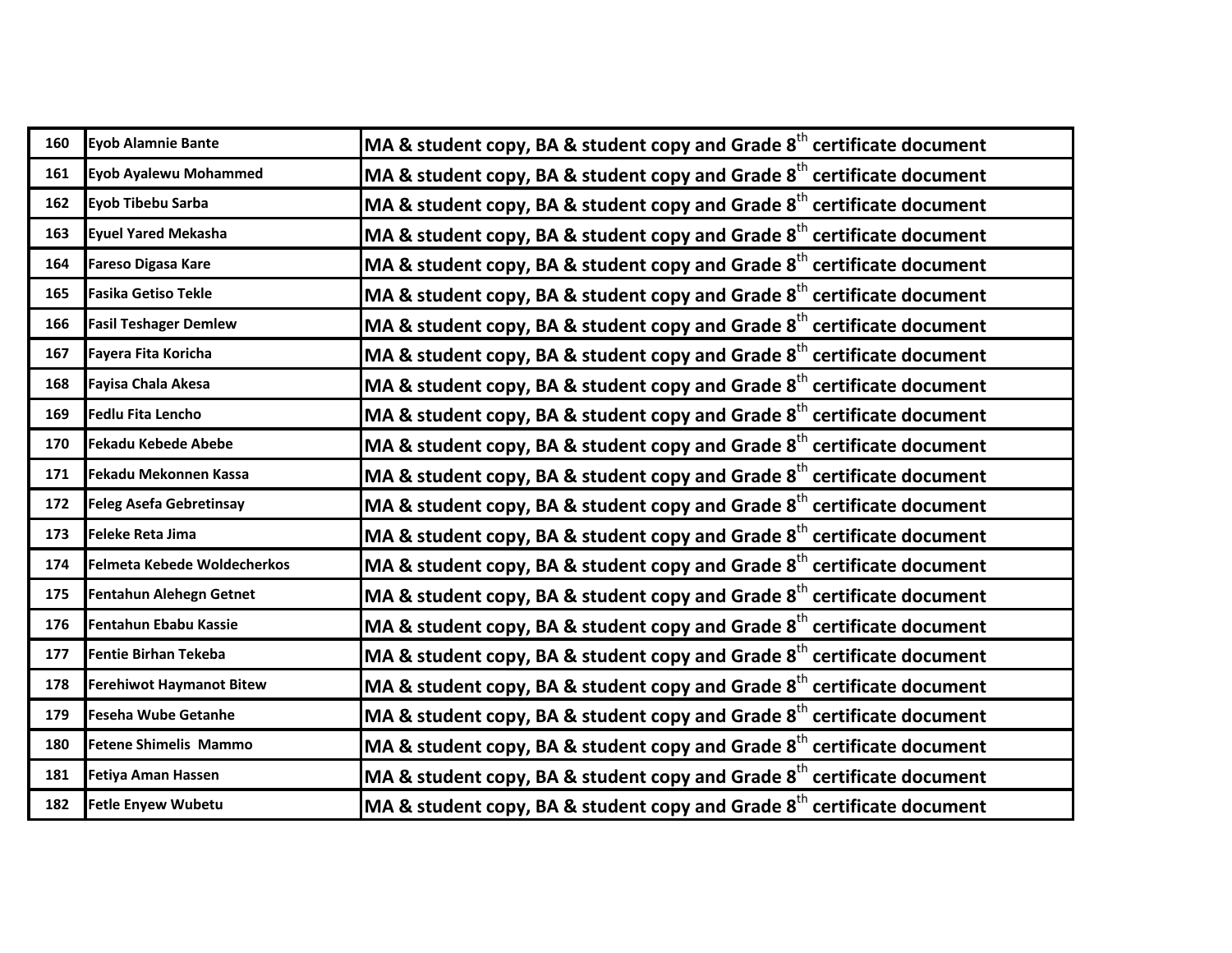| 183 | <b>Feven Alebie Anbaw</b>      | MA & student copy, BA & student copy and Grade $8th$ certificate document           |
|-----|--------------------------------|-------------------------------------------------------------------------------------|
| 184 | Feven Alemayehu Abebe          | MA & student copy, BA & student copy and Grade $8th$ certificate document           |
| 185 | <b>Feven Gulilat Tilahun</b>   | MA & student copy, BA & student copy and Grade $8th$ certificate document           |
| 186 | Feyisa Oljira Defa             | MA & student copy, BA & student copy and Grade $8th$ certificate document           |
| 187 | <b>Fikir Tsegaye Legesse</b>   | MA & student copy, BA & student copy and Grade $8th$ certificate document           |
| 188 | <b>Fikiru Habtamu Abebe</b>    | MA & student copy, BA & student copy and Grade $8th$ certificate document           |
| 189 | <b>Fikre Reta Bekele</b>       | MA & student copy, BA & student copy and Grade $8th$ certificate document           |
| 190 | Fikremariam Genetu Zeleke      | MA & student copy, BA & student copy and Grade $8th$ certificate document           |
| 191 | <b>Filipos Habte Hagos</b>     | MA & student copy, BA & student copy and Grade $8th$ certificate document           |
| 192 | <b>Firaol Tesfaye Abdisa</b>   | MA & student copy, BA & student copy and Grade $8th$ certificate document           |
| 193 | Firdissa Dessalegn Duguma      | MA & student copy, BA & student copy and Grade $8th$ certificate document           |
| 194 | <b>Firyot Zenebe Teahome</b>   | MA & student copy, BA & student copy and Grade $8th$ certificate document           |
| 195 | <b>Fitsumab Tadesse Ambelu</b> | MA & student copy, BA & student copy and Grade 8 <sup>th</sup> certificate document |
| 196 | Frehiwot Gemeda Bora           | MA & student copy, BA & student copy and Grade 8 <sup>th</sup> certificate document |
| 197 | Frehiwot Tekaly Hailmichael    | MA & student copy, BA & student copy and Grade $8th$ certificate document           |
| 198 | Frehiwot Wakuma Gosomsa        | MA & student copy, BA & student copy and Grade $8th$ certificate document           |
| 199 | <b>Fresenay Tadele Lemma</b>   | MA & student copy, BA & student copy and Grade $8th$ certificate document           |
| 200 | Frewoyni W/Gerima G/Meskel     | MA & student copy, BA & student copy and Grade $8th$ certificate document           |
| 201 | Frezer Teferi Worki            | MA & student copy, BA & student copy and Grade $8th$ certificate document           |
| 202 | <b>Fruit Aklilu Demeke</b>     | MA & student copy, BA & student copy and Grade $8th$ certificate document           |
| 203 | Gadisa Teferi Mulata           | MA & student copy, BA & student copy and Grade $8th$ certificate document           |
| 204 | <b>Gadise Adugna Garoma</b>    | MA & student copy, BA & student copy and Grade $8th$ certificate document           |
| 205 | Gadissa Teferi Mulatu          | MA & student copy, BA & student copy and Grade 8 <sup>th</sup> certificate document |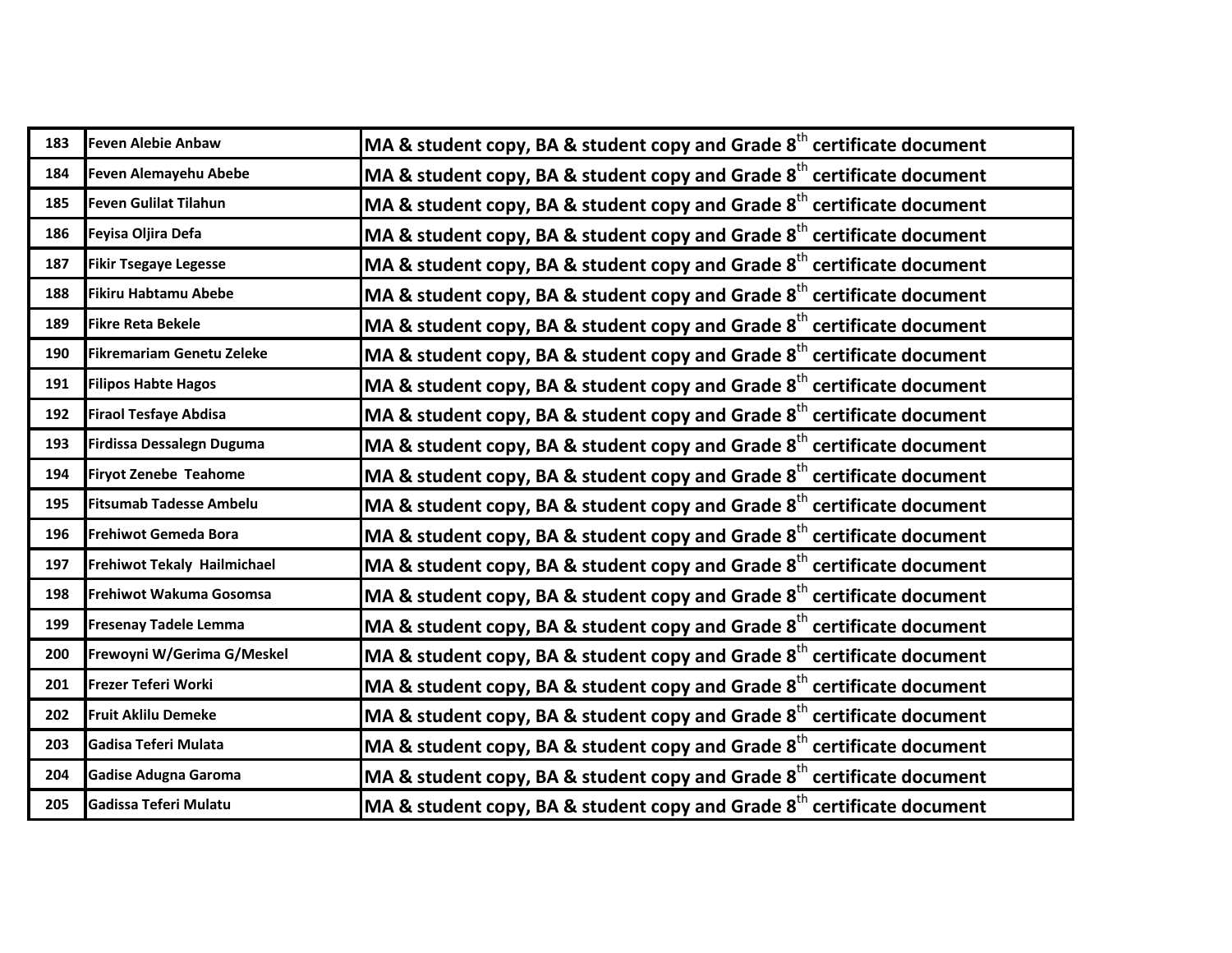| 206 | <b>Gashaw Gorems Mager</b>      | MA & student copy, BA & student copy and Grade $8th$ certificate document           |
|-----|---------------------------------|-------------------------------------------------------------------------------------|
| 207 | <b>Gashaw Mulu Dessie</b>       | MA & student copy, BA & student copy and Grade $8th$ certificate document           |
| 208 | <b>Gatasew Woretaw Kefialew</b> | MA & student copy, BA & student copy and Grade 8 <sup>th</sup> certificate document |
| 209 | Gebremariam Getu Asresa         | MA & student copy, BA & student copy and Grade $8th$ certificate document           |
| 210 | Gebremariam Mehabaw Tefera      | MA & student copy, BA & student copy and Grade $8th$ certificate document           |
| 211 | <b>Gebrie Nega Guadie</b>       | MA & student copy, BA & student copy and Grade $8th$ certificate document           |
| 212 | <b>Gedefaw Asires Bitew</b>     | MA & student copy, BA & student copy and Grade $8th$ certificate document           |
| 213 | <b>Gedefaw Keffie Chekol</b>    | MA & student copy, BA & student copy and Grade $8th$ certificate document           |
| 214 | <b>Gedif Asaye Melsew</b>       | MA & student copy, BA & student copy and Grade 8 <sup>th</sup> certificate document |
| 215 | Gelane Mekonnin Ayana           | MA & student copy, BA & student copy and Grade 8 <sup>th</sup> certificate document |
| 216 | <b>Gelane Tamiru Terfasa</b>    | MA & student copy, BA & student copy and Grade $8th$ certificate document           |
| 217 | Geleta Asefa Gondol             | MA & student copy, BA & student copy and Grade 8 <sup>th</sup> certificate document |
| 218 | Geleta Mosisa Terfa             | MA & student copy, BA & student copy and Grade $8th$ certificate document           |
| 219 | Gemechu Argo Bukero             | MA & student copy, BA & student copy and Grade 8 <sup>th</sup> certificate document |
| 220 | Gemechu Gudeta Jaleta           | MA & student copy, BA & student copy and Grade $8th$ certificate document           |
| 221 | Gemeda Gidisa Tura              | MA & student copy, BA & student copy and Grade $8th$ certificate document           |
| 222 | <b>Genanew Abebe Gebeyehu</b>   | MA & student copy, BA & student copy and Grade $8th$ certificate document           |
| 223 | Genene Girma Arusa              | MA & student copy, BA & student copy and Grade $8th$ certificate document           |
| 224 | <b>Genet Agegnehu Alemu</b>     | MA & student copy, BA & student copy and Grade 8 <sup>th</sup> certificate document |
| 225 | <b>Genet Yimer Ayenew</b>       | MA & student copy, BA & student copy and Grade 8 <sup>th</sup> certificate document |
| 226 | <b>Geremew Tadesse Alemu</b>    | MA & student copy, BA & student copy and Grade $8th$ certificate document           |
| 227 | <b>Getachew Asnakew Wondim</b>  | MA & student copy, BA & student copy and Grade $8th$ certificate document           |
| 228 | <b>Getachew Damtew Bezabh</b>   | MA & student copy, BA & student copy and Grade $8^{\text{th}}$ certificate document |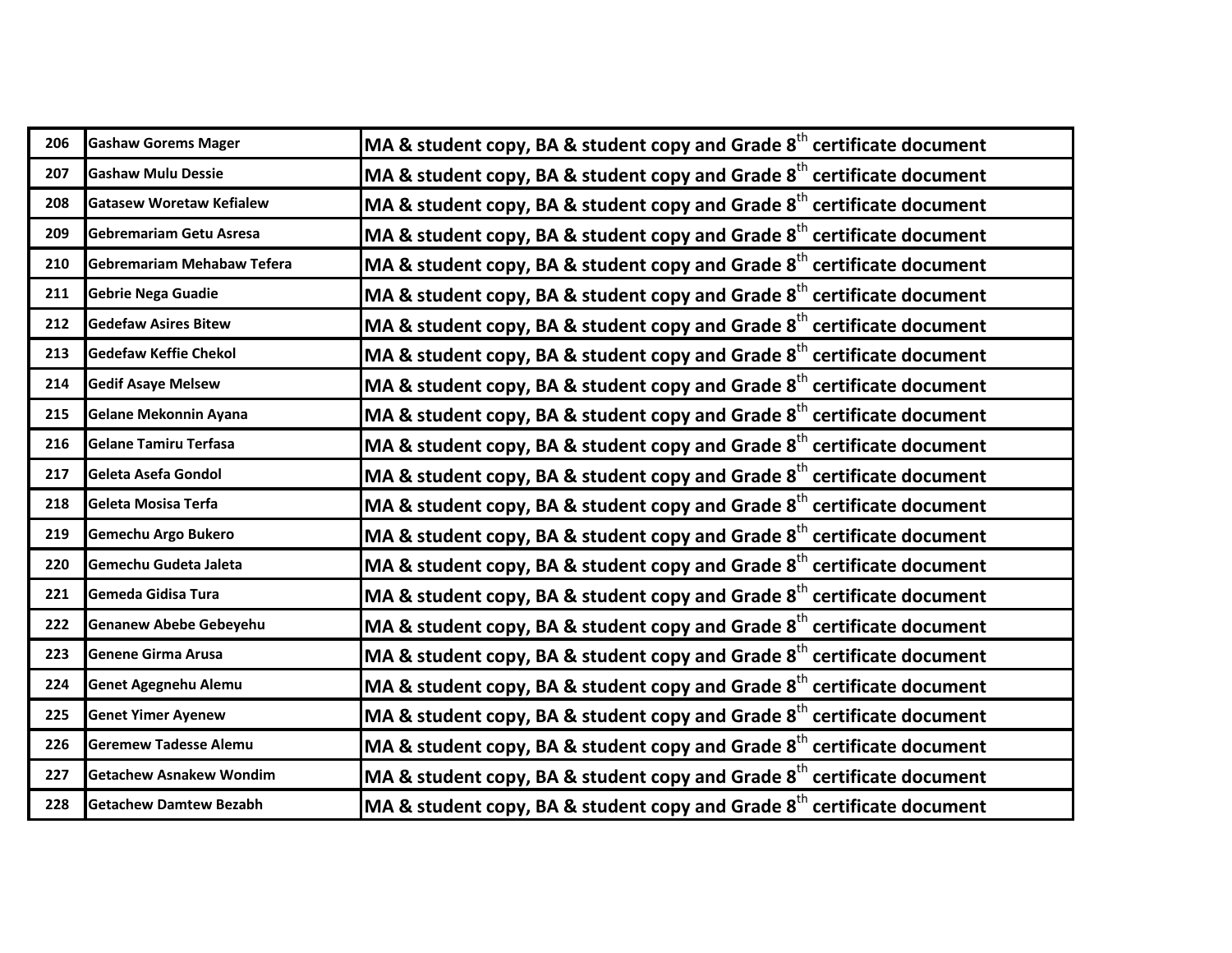| 229 | <b>Getachew Kasie Mengesha</b>    | MA & student copy, BA & student copy and Grade $8th$ certificate document           |
|-----|-----------------------------------|-------------------------------------------------------------------------------------|
| 230 | <b>Getachew Mengestie Gesese</b>  | MA & student copy, BA & student copy and Grade $8th$ certificate document           |
| 231 | <b>Getachew Sisay Lewtie</b>      | MA & student copy, BA & student copy and Grade $8th$ certificate document           |
| 232 | <b>Getachew Tesfaw Desalegn</b>   | MA & student copy, BA & student copy and Grade $8th$ certificate document           |
| 233 | <b>Getachew Wale Zeleke</b>       | MA & student copy, BA & student copy and Grade $8th$ certificate document           |
| 234 | <b>Getahun Belayeneh Tekle</b>    | MA & student copy, BA & student copy and Grade 8 <sup>th</sup> certificate document |
| 235 | Getahun Habtamu Chanie            | MA & student copy, BA & student copy and Grade $8th$ certificate document           |
| 236 | <b>Getahun Mitikie Ayinalem</b>   | MA & student copy, BA & student copy and Grade $8th$ certificate document           |
| 237 | Getahun Zinabie Beyene            | MA & student copy, BA & student copy and Grade $8th$ certificate document           |
| 238 | <b>Getasew Asmare Wubie</b>       | MA & student copy, BA & student copy and Grade 8 <sup>th</sup> certificate document |
| 239 | <b>Getasew Engdaw Wondalem</b>    | MA & student copy, BA & student copy and Grade $8th$ certificate document           |
| 240 | <b>Getasew Engida Beyene</b>      | MA & student copy, BA & student copy and Grade $8th$ certificate document           |
| 241 | <b>Getasew Malede Emagne</b>      | MA & student copy, BA & student copy and Grade $8th$ certificate document           |
| 242 | <b>Getasew Seyfared Alemu</b>     | MA & student copy, BA & student copy and Grade 8 <sup>th</sup> certificate document |
| 243 | <b>Getasew Tarekegn Wondm</b>     | MA & student copy, BA & student copy and Grade $8th$ certificate document           |
| 244 | <b>Getasew Tesfie Alemayehu</b>   | MA & student copy, BA & student copy and Grade $8th$ certificate document           |
| 245 | <b>Gete Teshale Debela</b>        | MA & student copy, BA & student copy and Grade $8th$ certificate document           |
| 246 | <b>Getenesh Shewandagn Moltot</b> | MA & student copy, BA & student copy and Grade $8th$ certificate document           |
| 247 | <b>Getinet Mitiku Admas</b>       | MA & student copy, BA & student copy and Grade 8 <sup>th</sup> certificate document |
| 248 | <b>Getnet Adisu Beyene</b>        | MA & student copy, BA & student copy and Grade $8th$ certificate document           |
| 249 | <b>Getnet Gedefie Bogale</b>      | MA & student copy, BA & student copy and Grade $8th$ certificate document           |
| 250 | <b>Getnet Merka Mirtneh</b>       | MA & student copy, BA & student copy and Grade $8th$ certificate document           |
| 251 | Getu Ararso Garoma                | MA & student copy, BA & student copy and Grade 8 <sup>th</sup> certificate document |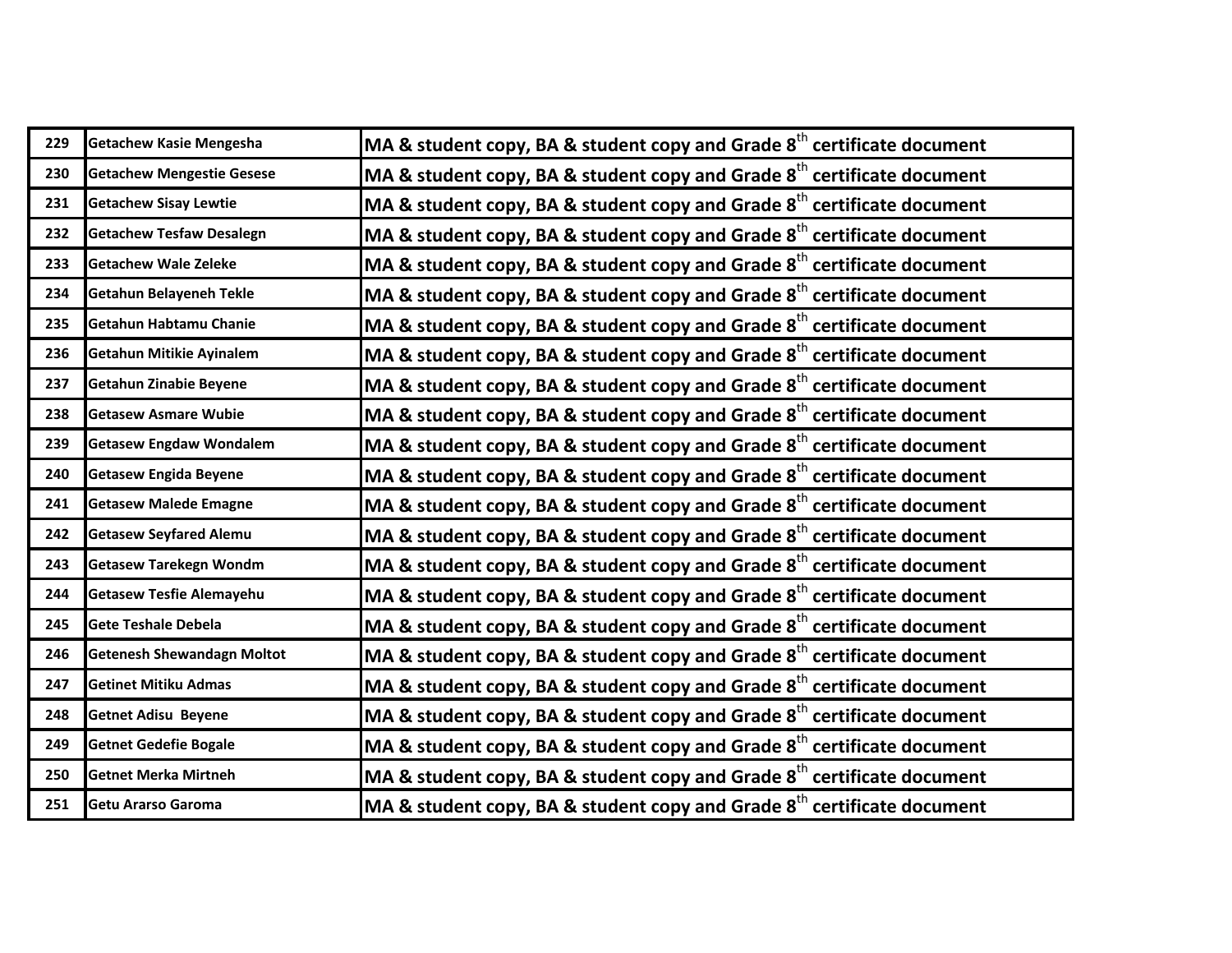| 252 | Getu Degefe Dibaba              | MA & student copy, BA & student copy and Grade $8th$ certificate document           |
|-----|---------------------------------|-------------------------------------------------------------------------------------|
| 253 | <b>Getu Girma Niguse</b>        | MA & student copy, BA & student copy and Grade $8th$ certificate document           |
| 254 | Getu Kebede Jirata              | MA & student copy, BA & student copy and Grade $8th$ certificate document           |
| 255 | Gezashign Teklemikae Degefe     | MA & student copy, BA & student copy and Grade $8th$ certificate document           |
| 256 | Giduma Aweke Nefebas            | MA & student copy, BA & student copy and Grade $8th$ certificate document           |
| 257 | <b>Gifty Gelana Miesa</b>       | MA & student copy, BA & student copy and Grade 8 <sup>th</sup> certificate document |
| 258 | Girma Damiru Bonka              | MA & student copy, BA & student copy and Grade $8th$ certificate document           |
| 259 | Girma Esubalew Bezabih          | MA & student copy, BA & student copy and Grade $8th$ certificate document           |
| 260 | <b>Girma Mulusew Alemu</b>      | MA & student copy, BA & student copy and Grade $8th$ certificate document           |
| 261 | <b>Girmaw Takele Beyene</b>     | MA & student copy, BA & student copy and Grade $8th$ certificate document           |
| 262 | <b>Girum Chanie Dessalegn</b>   | MA & student copy, BA & student copy and Grade $8th$ certificate document           |
| 263 | Gizachew Aleka Tekilehaimanot   | MA & student copy, BA & student copy and Grade $8th$ certificate document           |
| 264 | Gizachew Mengesha Dejene        | MA & student copy, BA & student copy and Grade $8th$ certificate document           |
| 265 | <b>Gizat Amare Mulu</b>         | MA & student copy, BA & student copy and Grade 8 <sup>th</sup> certificate document |
| 266 | <b>Gizework Bayleyegn Abtew</b> | MA & student copy, BA & student copy and Grade $8th$ certificate document           |
| 267 | Gomezhu Mekebebe Kidane         | MA & student copy, BA & student copy and Grade $8th$ certificate document           |
| 268 | Gudata Abdisa Bongase           | MA & student copy, BA & student copy and Grade $8th$ certificate document           |
| 269 | Gudeta Chala Gemeda             | MA & student copy, BA & student copy and Grade $8th$ certificate document           |
| 270 | <b>Gulilat Tesfaye Jemaneh</b>  | MA & student copy, BA & student copy and Grade 8 <sup>th</sup> certificate document |
| 271 | Gutema Fekadu Keba              | MA & student copy, BA & student copy and Grade $8th$ certificate document           |
| 272 | <b>Gutu Mosisa Tucho</b>        | MA & student copy, BA & student copy and Grade $8th$ certificate document           |
| 273 | <b>Habib Mussa Mohammed</b>     | MA & student copy, BA & student copy and Grade $8th$ certificate document           |
| 274 | Habiba Ismail Dawud             | MA & student copy, BA & student copy and Grade 8 <sup>th</sup> certificate document |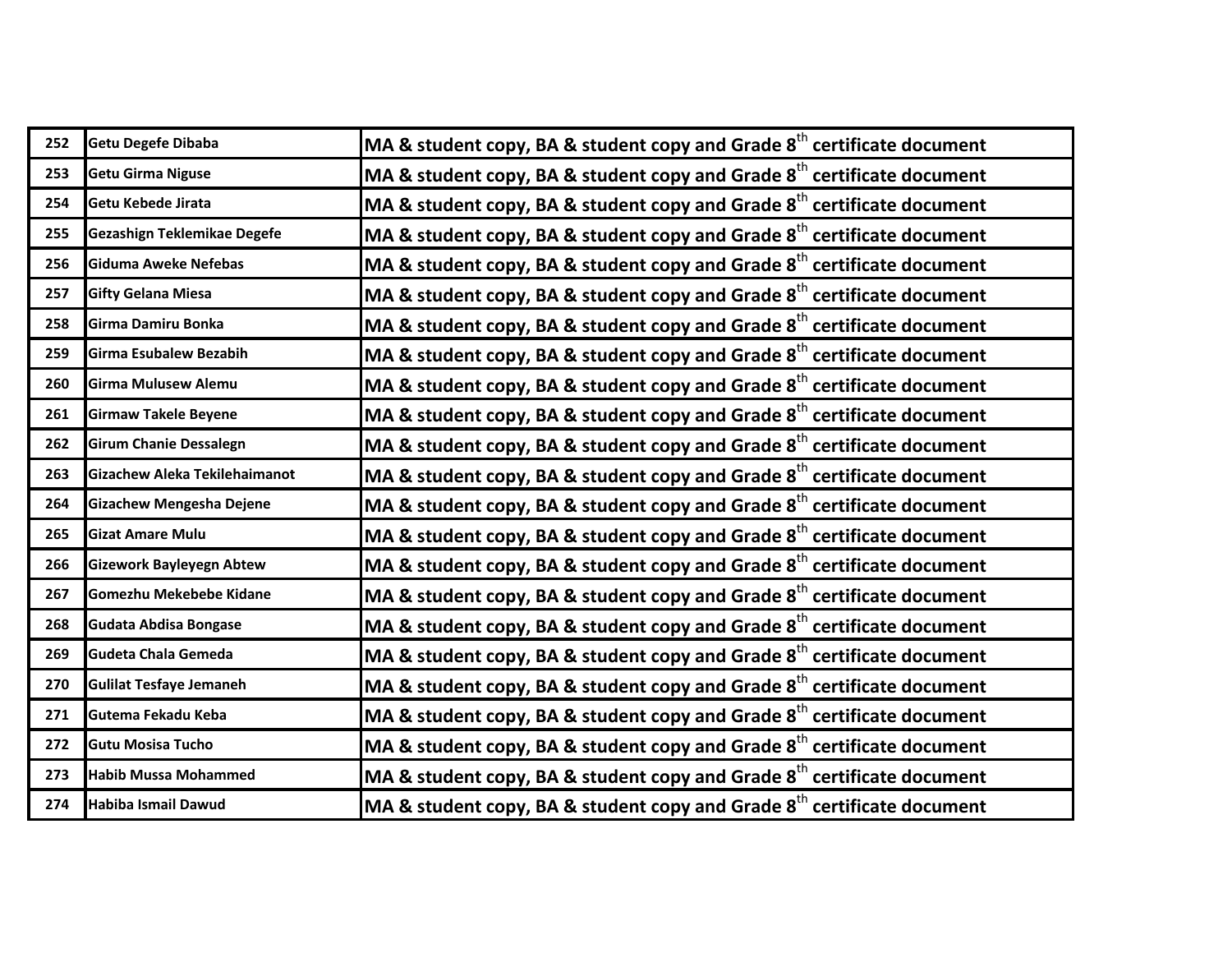| 275 | <b>Habtamu Debas Abie</b>          | MA & student copy, BA & student copy and Grade $8th$ certificate document           |
|-----|------------------------------------|-------------------------------------------------------------------------------------|
| 276 | Habtamu Gashaye Bizuayehu          | MA & student copy, BA & student copy and Grade $8th$ certificate document           |
| 277 | <b>Habtamu Lazim Nasir</b>         | MA & student copy, BA & student copy and Grade $8th$ certificate document           |
| 278 | Habtamu Terefe Mesellu             | MA & student copy, BA & student copy and Grade $8th$ certificate document           |
| 279 | Habtamu Workineh Jiksa             | MA & student copy, BA & student copy and Grade 8 <sup>th</sup> certificate document |
| 280 | <b>Habte Gemmechu Angasa</b>       | MA & student copy, BA & student copy and Grade $8th$ certificate document           |
| 281 | <b>Habtemariam Geta Achenef</b>    | MA & student copy, BA & student copy and Grade $8th$ certificate document           |
| 282 | Haidi Biniyam Tadesse              | MA & student copy, BA & student copy and Grade $8th$ certificate document           |
| 283 | Haile Abraham Gebremedhin          | MA & student copy, BA & student copy and Grade $8th$ certificate document           |
| 284 | Haile Gebrekidan Woldemariam       | MA & student copy, BA & student copy and Grade $8th$ certificate document           |
| 285 | <b>Haileeyessus Jenber Tesfaye</b> | MA & student copy, BA & student copy and Grade $8th$ certificate document           |
| 286 | Hailemeskel Liulseged Kassaye      | MA & student copy, BA & student copy and Grade $8th$ certificate document           |
| 287 | Hailu Asefa Kenea                  | MA & student copy, BA & student copy and Grade $8th$ certificate document           |
| 288 | <b>Hailu Damtie Gobezie</b>        | MA & student copy, BA & student copy and Grade 8 <sup>th</sup> certificate document |
| 289 | Hailu Hinkosa Lami                 | MA & student copy, BA & student copy and Grade $8th$ certificate document           |
| 290 | <b>Haimanot Getahun Abera</b>      | MA & student copy, BA & student copy and Grade 8 <sup>th</sup> certificate document |
| 291 | <b>Halefom Hagos Kidanu</b>        | MA & student copy, BA & student copy and Grade $8th$ certificate document           |
| 292 | Hana Abebe Mengesha                | MA & student copy, BA & student copy and Grade $8th$ certificate document           |
| 293 | Hana Abera Gudina                  | MA & student copy, BA & student copy and Grade $8th$ certificate document           |
| 294 | Hana Alemayehu Haile               | MA & student copy, BA & student copy and Grade $8th$ certificate document           |
| 295 | Hana Alemu Mideksa                 | MA & student copy, BA & student copy and Grade $8th$ certificate document           |
| 296 | Hana Arega Dina                    | MA & student copy, BA & student copy and Grade $8th$ certificate document           |
| 297 | <b>Hana Asfaw Abay</b>             | MA & student copy, BA & student copy and Grade $8^{\text{th}}$ certificate document |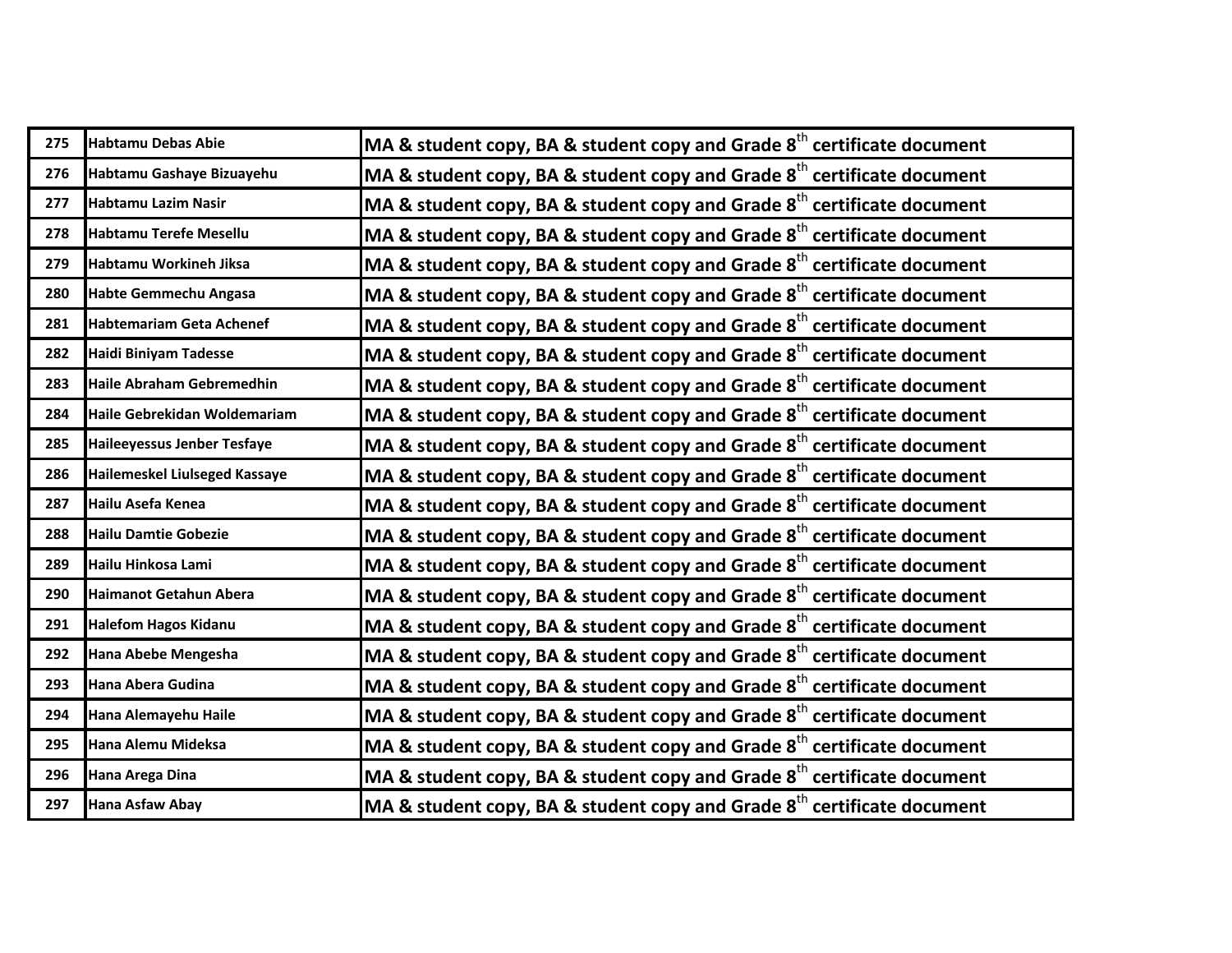| 298 | Hana Assefa Baharu              | MA & student copy, BA & student copy and Grade $8th$ certificate document           |
|-----|---------------------------------|-------------------------------------------------------------------------------------|
| 299 | Hana Bekele Abamu               | MA & student copy, BA & student copy and Grade 8 <sup>th</sup> certificate document |
| 300 | <b>Hana Belay Tere</b>          | MA & student copy, BA & student copy and Grade 8 <sup>th</sup> certificate document |
| 301 | <b>Hana Bogale Seyuom</b>       | MA & student copy, BA & student copy and Grade $8th$ certificate document           |
| 302 | <b>Hana Getnet Aweke</b>        | MA & student copy, BA & student copy and Grade $8th$ certificate document           |
| 303 | Hanna Amsalu Morka              | MA & student copy, BA & student copy and Grade $8th$ certificate document           |
| 304 | Hanna Bekele Tola               | MA & student copy, BA & student copy and Grade $8th$ certificate document           |
| 305 | Hanna Ephrem Mikael             | MA & student copy, BA & student copy and Grade $8th$ certificate document           |
| 306 | Hanna Shewaye Weldemariam       | MA & student copy, BA & student copy and Grade $8th$ certificate document           |
| 307 | <b>Haregua Assmamaw Deres</b>   | MA & student copy, BA & student copy and Grade 8 <sup>th</sup> certificate document |
| 308 | <b>Haregwa Gidaye Halfome</b>   | MA & student copy, BA & student copy and Grade $8th$ certificate document           |
| 309 | <b>Hawi Sime Gizaw</b>          | MA & student copy, BA & student copy and Grade $8th$ certificate document           |
| 310 | Hawi Tafa Hunde                 | MA & student copy, BA & student copy and Grade $8th$ certificate document           |
| 311 | <b>Hawlet Fenta Bizuayen</b>    | MA & student copy, BA & student copy and Grade $8th$ certificate document           |
| 312 | Hayat Abdi Ousman               | MA & student copy, BA & student copy and Grade $8th$ certificate document           |
| 313 | <b>Hayat Nassir Mohammed</b>    | MA & student copy, BA & student copy and Grade $8th$ certificate document           |
| 314 | <b>Haymanot Alene Abebe</b>     | MA & student copy, BA & student copy and Grade $8th$ certificate document           |
| 315 | <b>Haymanot Bassie Mognhod</b>  | MA & student copy, BA & student copy and Grade $8th$ certificate document           |
| 316 | <b>Haymanot Dejen Sisay</b>     | MA & student copy, BA & student copy and Grade $8th$ certificate document           |
| 317 | <b>Haymanot Habtu Bezu</b>      | MA & student copy, BA & student copy and Grade $8th$ certificate document           |
| 318 | Haymanot Shewandagn Wendmu      | MA & student copy, BA & student copy and Grade $8th$ certificate document           |
| 319 | <b>Haymanot Shiferaw Tariku</b> | MA & student copy, BA & student copy and Grade $8th$ certificate document           |
| 320 | Haymanot Sileshi Teklemariyam   | MA & student copy, BA & student copy and Grade $8^{\text{th}}$ certificate document |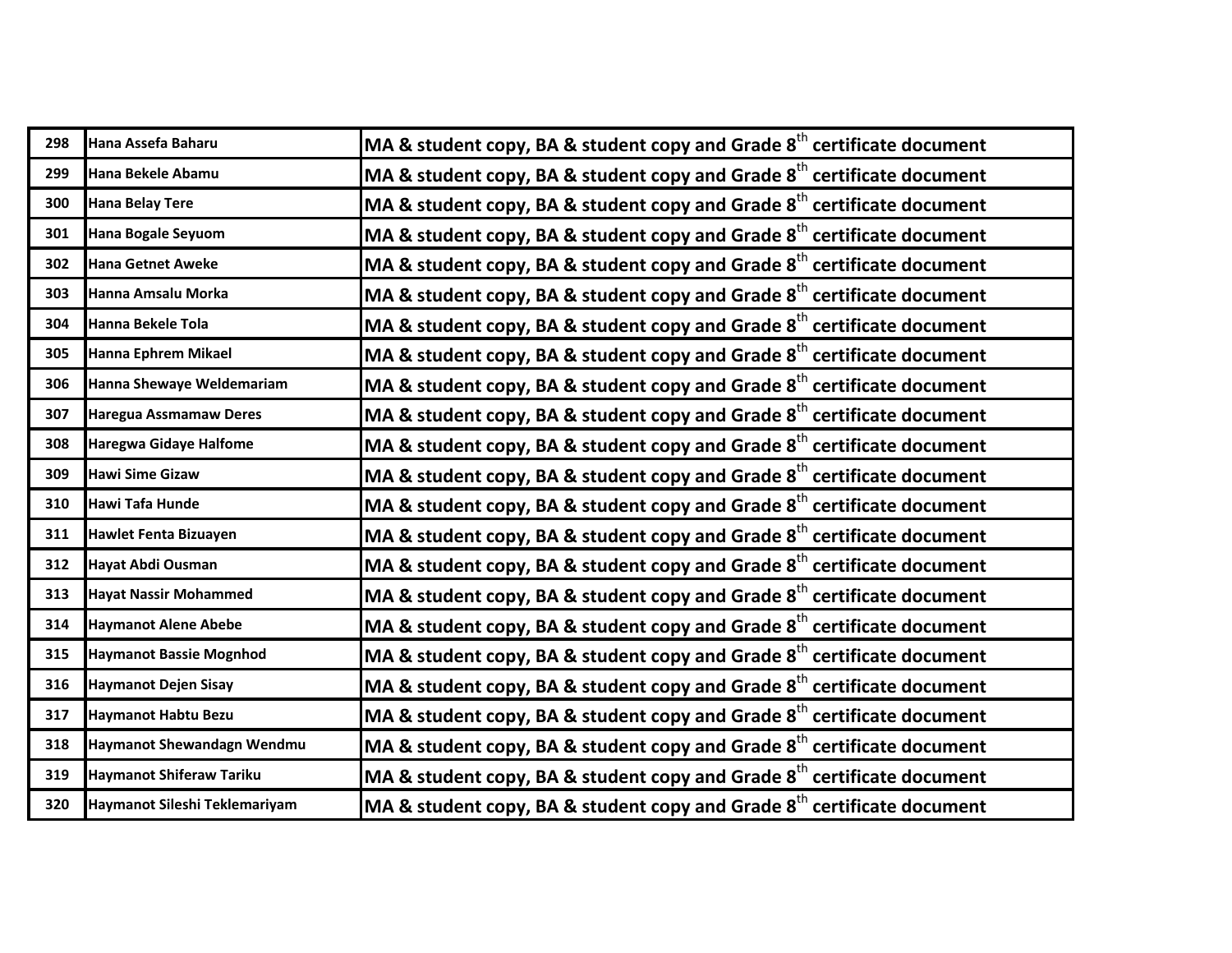| 321 | Haymanot Tilahun Demissie          | MA & student copy, BA & student copy and Grade $8th$ certificate document           |
|-----|------------------------------------|-------------------------------------------------------------------------------------|
| 322 | <b>Haymanot Wondu Almu</b>         | MA & student copy, BA & student copy and Grade 8 <sup>th</sup> certificate document |
| 323 | <b>Haymiro Abebe Mengesha</b>      | MA & student copy, BA & student copy and Grade 8 <sup>th</sup> certificate document |
| 324 | <b>Hayu Gemechu Chefo</b>          | MA & student copy, BA & student copy and Grade 8 <sup>th</sup> certificate document |
| 325 | Hazim Shibeshi Abegaz              | MA & student copy, BA & student copy and Grade 8 <sup>th</sup> certificate document |
| 326 | <b>Helen Assefa Lengereh</b>       | MA & student copy, BA & student copy and Grade $8th$ certificate document           |
| 327 | <b>Helen Eshetu Hurisa</b>         | MA & student copy, BA & student copy and Grade 8 <sup>th</sup> certificate document |
| 328 | <b>Helen Mesele Abebe</b>          | MA & student copy, BA & student copy and Grade 8 <sup>th</sup> certificate document |
| 329 | <b>Helen Tamiru Chomen</b>         | MA & student copy, BA & student copy and Grade 8 <sup>th</sup> certificate document |
| 330 | Helen Teklehaimanot Kidanemariam   | MA & student copy, BA & student copy and Grade 8 <sup>th</sup> certificate document |
| 331 | <b>Helina Mesfin Yilma</b>         | MA & student copy, BA & student copy and Grade 8 <sup>th</sup> certificate document |
| 332 | Helina Solomon Tekesta             | MA & student copy, BA & student copy and Grade 8 <sup>th</sup> certificate document |
| 333 | <b>Hena Zenebe Meskle</b>          | MA & student copy, BA & student copy and Grade 8 <sup>th</sup> certificate document |
| 334 | <b>Henok Egedo Delero</b>          | MA & student copy, BA & student copy and Grade 8 <sup>th</sup> certificate document |
| 335 | <b>Henok Fikire Aweke</b>          | MA & student copy, BA & student copy and Grade 8 <sup>th</sup> certificate document |
| 336 | <b>Henok Mebre Talema</b>          | MA & student copy, BA & student copy and Grade 8 <sup>th</sup> certificate document |
| 337 | <b>Heregewoin Hailu Zewde</b>      | MA & student copy, BA & student copy and Grade 8 <sup>th</sup> certificate document |
| 338 | <b>Hermela Baye Munye</b>          | MA & student copy, BA & student copy and Grade 8 <sup>th</sup> certificate document |
| 339 | Hermela Kiflu Assefa               | MA & student copy, BA & student copy and Grade 8 <sup>th</sup> certificate document |
| 340 | <b>Hewan Gebrhiwot Weldegerima</b> | MA & student copy, BA & student copy and Grade 8 <sup>th</sup> certificate document |
| 341 | <b>Hibir Minwuyelet Hibistu</b>    | MA & student copy, BA & student copy and Grade $8th$ certificate document           |
| 342 | <b>Hibist Tadesse Chekol</b>       | MA & student copy, BA & student copy and Grade 8 <sup>th</sup> certificate document |
| 343 | Hibrework Abeje Bizuayhu           | MA & student copy, BA & student copy and Grade $8^{th}$ certificate document        |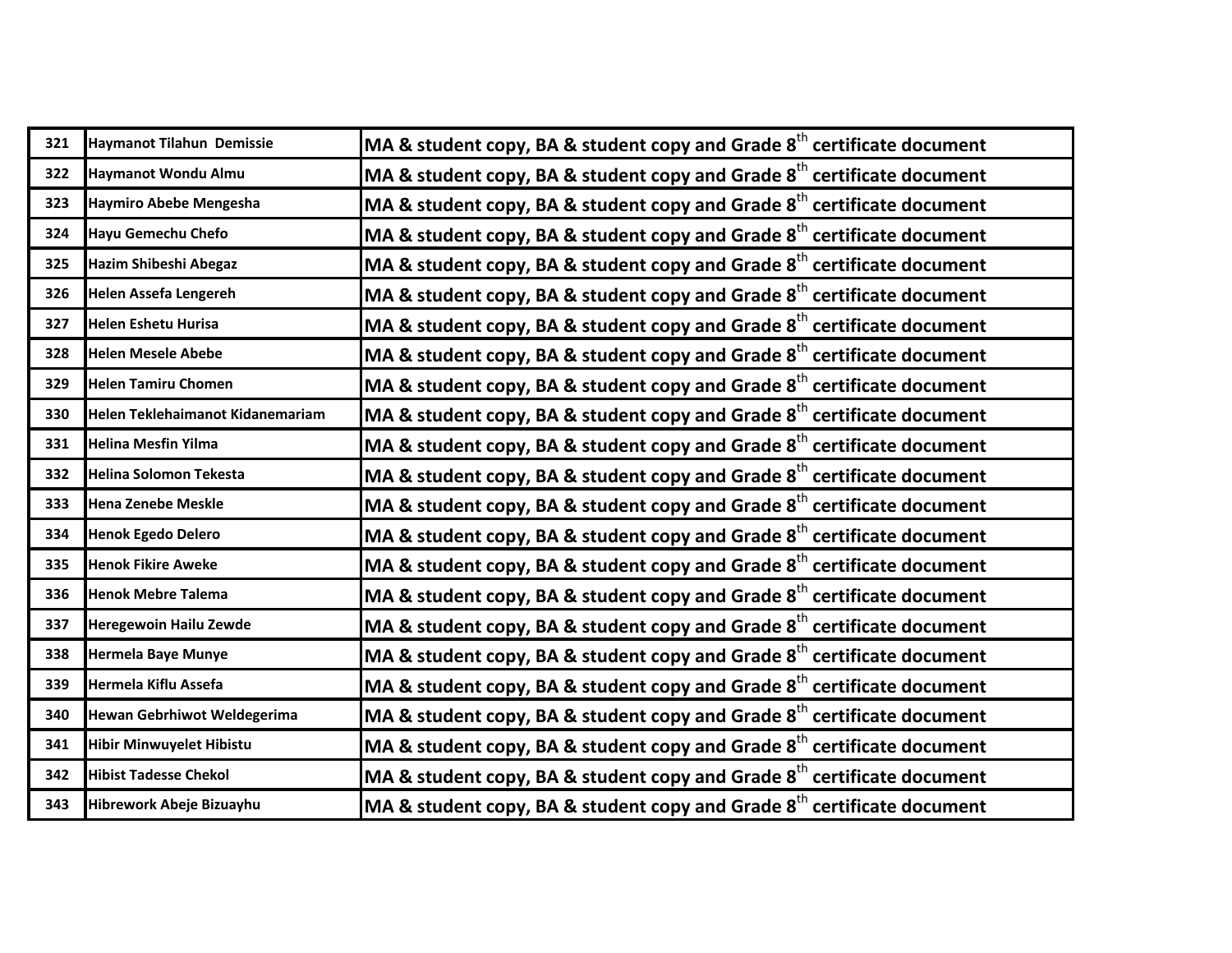| 344 | <b>Hidet Minlargih Tebekew</b>  | MA & student copy, BA & student copy and Grade $8th$ certificate document           |
|-----|---------------------------------|-------------------------------------------------------------------------------------|
| 345 | <b>Hikma Kedir Shikur</b>       | MA & student copy, BA & student copy and Grade 8 <sup>th</sup> certificate document |
| 346 | <b>Hirpa Geda Tuge</b>          | MA & student copy, BA & student copy and Grade 8 <sup>th</sup> certificate document |
| 347 | Hirpha Gadaa Tuge               | MA & student copy, BA & student copy and Grade 8 <sup>th</sup> certificate document |
| 348 | Hirut Alemayehu Werku           | MA & student copy, BA & student copy and Grade 8 <sup>th</sup> certificate document |
| 349 | <b>Hiwo Tesfaye Bekere</b>      | MA & student copy, BA & student copy and Grade $8th$ certificate document           |
| 350 | <b>Hiwot Berhanu Mekonnen</b>   | MA & student copy, BA & student copy and Grade 8 <sup>th</sup> certificate document |
| 351 | <b>Hiwot Ferede Bante</b>       | MA & student copy, BA & student copy and Grade 8 <sup>th</sup> certificate document |
| 352 | <b>Hiwot Muluneh Ketema</b>     | MA & student copy, BA & student copy and Grade 8 <sup>th</sup> certificate document |
| 353 | <b>Hiwot Shume Gizaw</b>        | MA & student copy, BA & student copy and Grade 8 <sup>th</sup> certificate document |
| 354 | <b>Hiwot Tesfaye Bekere</b>     | MA & student copy, BA & student copy and Grade 8 <sup>th</sup> certificate document |
| 355 | <b>Hiwot Wohabetsega Mariye</b> | MA & student copy, BA & student copy and Grade 8 <sup>th</sup> certificate document |
| 356 | <b>Hlina Tegegn Girum</b>       | MA & student copy, BA & student copy and Grade 8 <sup>th</sup> certificate document |
| 357 | <b>Horrenus Abera Geda</b>      | MA & student copy, BA & student copy and Grade 8 <sup>th</sup> certificate document |
| 358 | <b>Hulgize Tewlign Yimer</b>    | MA & student copy, BA & student copy and Grade 8 <sup>th</sup> certificate document |
| 359 | Hulunayen Yizengew Mekonnen     | MA & student copy, BA & student copy and Grade 8 <sup>th</sup> certificate document |
| 360 | Hussen Seid Ebrahim             | MA & student copy, BA & student copy and Grade 8 <sup>th</sup> certificate document |
| 361 | Ifa Diriba Dinaga               | MA & student copy, BA & student copy and Grade 8 <sup>th</sup> certificate document |
| 362 | Jalene Hundessa Tolerra         | MA & student copy, BA & student copy and Grade 8 <sup>th</sup> certificate document |
| 363 | Jemal Mulu Weday                | MA & student copy, BA & student copy and Grade 8 <sup>th</sup> certificate document |
| 364 | <b>Jemal Seid Aragaw</b>        | MA & student copy, BA & student copy and Grade $8th$ certificate document           |
| 365 | Jemberj Tariku Mersha           | MA & student copy, BA & student copy and Grade 8 <sup>th</sup> certificate document |
| 366 | Jemila Birhanu Jober            | MA & student copy, BA & student copy and Grade $8^{th}$ certificate document        |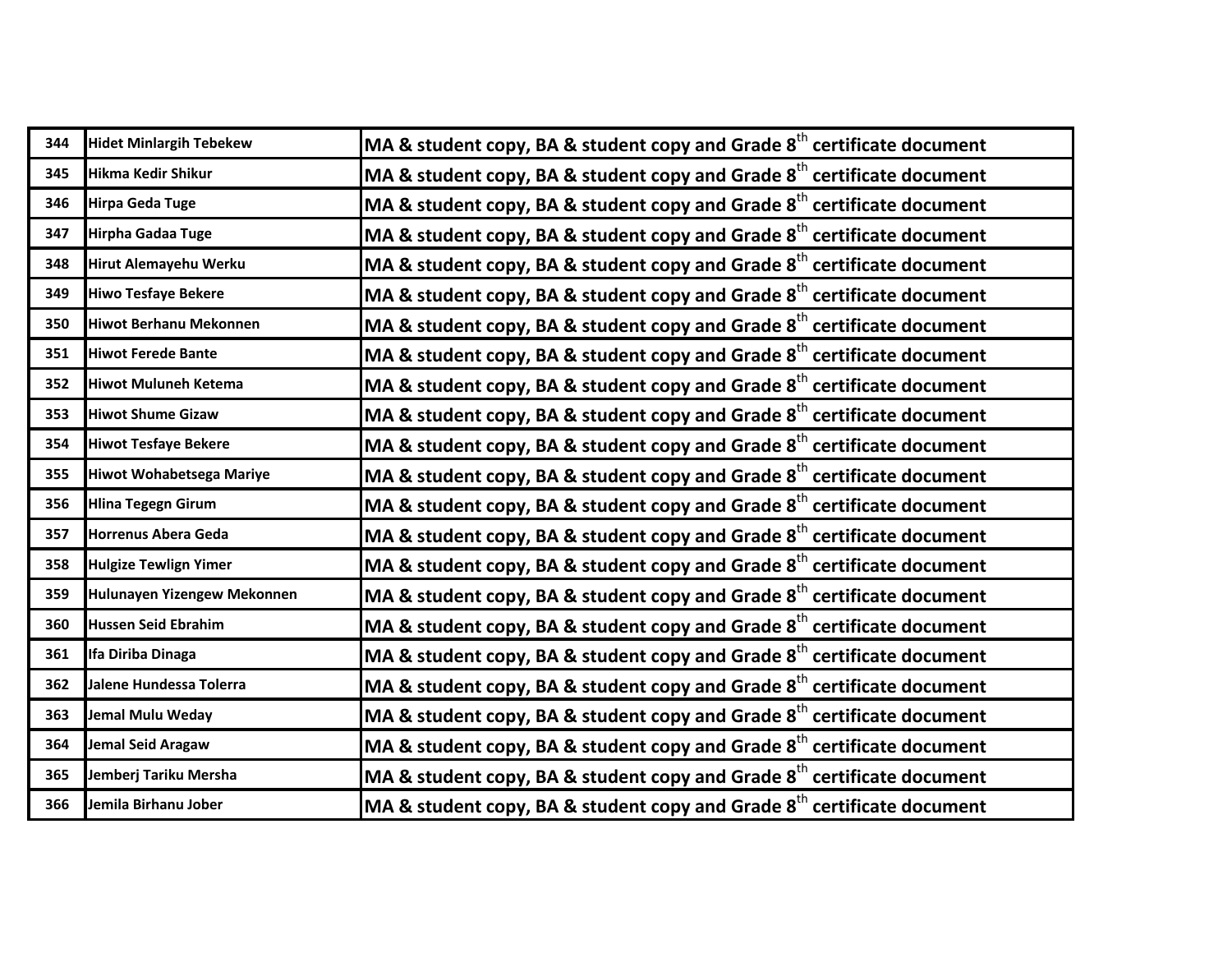| 367 | Kaleab Fekadeselassie Yohannis | MA & student copy, BA & student copy and Grade $8th$ certificate document           |
|-----|--------------------------------|-------------------------------------------------------------------------------------|
| 368 | <b>Kaleb Adem Yimam</b>        | MA & student copy, BA & student copy and Grade 8 <sup>th</sup> certificate document |
| 369 | Kalkidan Abera Yai             | MA & student copy, BA & student copy and Grade 8 <sup>th</sup> certificate document |
| 370 | Kalkidan Achenefe Lewtie       | MA & student copy, BA & student copy and Grade 8 <sup>th</sup> certificate document |
| 371 | Kalkidan Addisu Ararsa         | MA & student copy, BA & student copy and Grade 8 <sup>th</sup> certificate document |
| 372 | Kalkidan Alemu Geleta          | MA & student copy, BA & student copy and Grade $8th$ certificate document           |
| 373 | Kalkidan Ebrahim Arragaw       | MA & student copy, BA & student copy and Grade 8 <sup>th</sup> certificate document |
| 374 | Kalkidan Gebeyehu Mesele       | MA & student copy, BA & student copy and Grade 8 <sup>th</sup> certificate document |
| 375 | Kalkidan Hailemariam Gemechu   | MA & student copy, BA & student copy and Grade 8 <sup>th</sup> certificate document |
| 376 | Kalkidan Kebede Gonfa          | MA & student copy, BA & student copy and Grade 8 <sup>th</sup> certificate document |
| 377 | Kalkidan Mekonen Kebede        | MA & student copy, BA & student copy and Grade 8 <sup>th</sup> certificate document |
| 378 | Kalkidan Tadesse Mekonnen      | MA & student copy, BA & student copy and Grade 8 <sup>th</sup> certificate document |
| 379 | <b>Kalkidan Tesfaye Debele</b> | MA & student copy, BA & student copy and Grade 8 <sup>th</sup> certificate document |
| 380 | <b>Kalkidan Tsegaye Debebe</b> | MA & student copy, BA & student copy and Grade 8 <sup>th</sup> certificate document |
| 381 | Kalkidan Yemaneh Mulugeta      | MA & student copy, BA & student copy and Grade 8 <sup>th</sup> certificate document |
| 382 | Kalkidan Yitayal Assefa        | MA & student copy, BA & student copy and Grade 8 <sup>th</sup> certificate document |
| 383 | <b>Kassa Belaynew Gebru</b>    | MA & student copy, BA & student copy and Grade 8 <sup>th</sup> certificate document |
| 384 | Kassa Chanie Wubetie           | MA & student copy, BA & student copy and Grade 8 <sup>th</sup> certificate document |
| 385 | <b>Kassa Getawey Mitiku</b>    | MA & student copy, BA & student copy and Grade 8 <sup>th</sup> certificate document |
| 386 | Kassahun Diriba Bedada         | MA & student copy, BA & student copy and Grade 8 <sup>th</sup> certificate document |
| 387 | Kasssahun Workye Delelegn      | MA & student copy, BA & student copy and Grade $8th$ certificate document           |
| 388 | Kebebush Degefa Lemecho        | MA & student copy, BA & student copy and Grade 8 <sup>th</sup> certificate document |
| 389 | <b>Kebebush Degefe Lemecho</b> | MA & student copy, BA & student copy and Grade $8^{\text{th}}$ certificate document |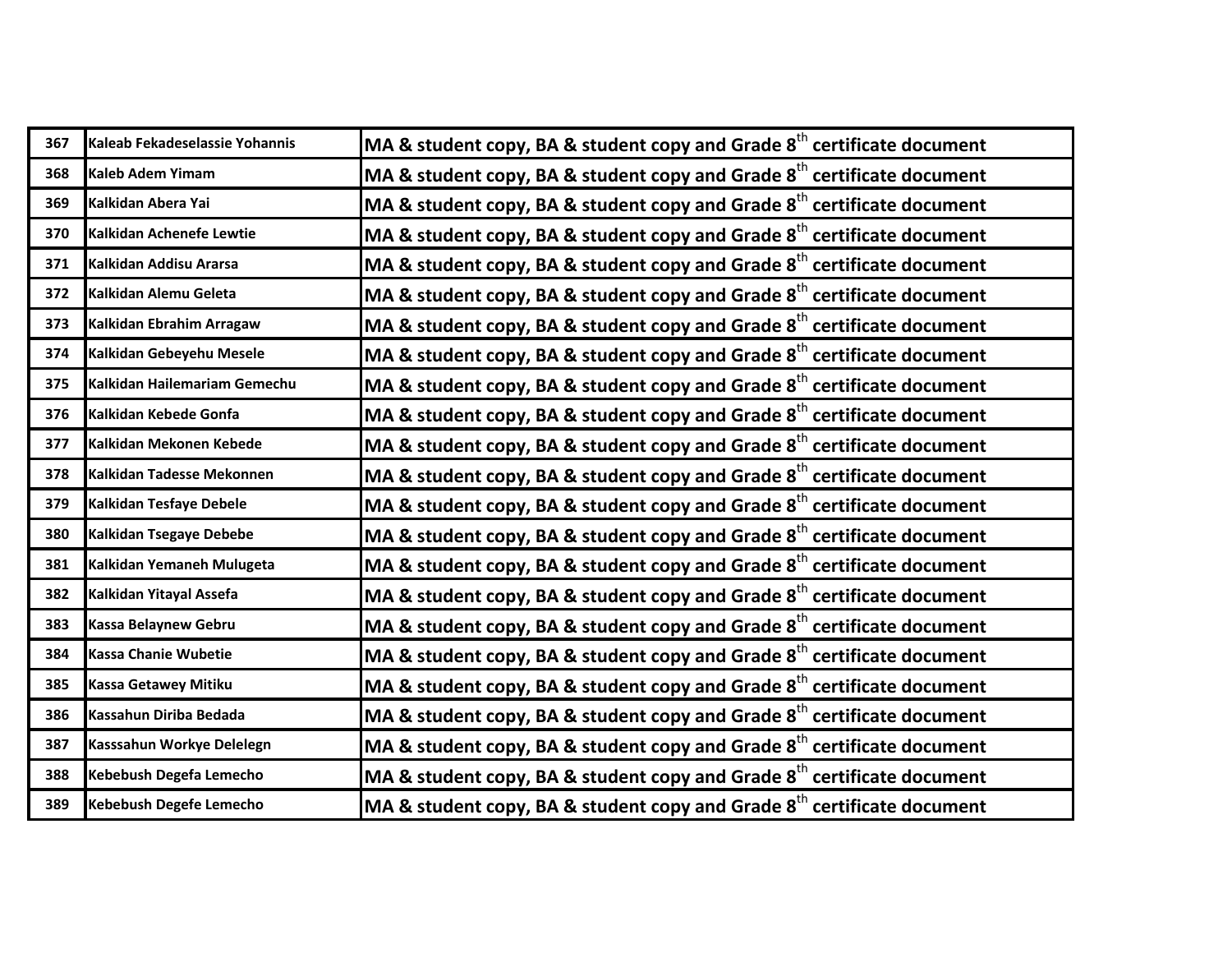| 390 | <b>Kebede Keteme Haile</b>      | MA & student copy, BA & student copy and Grade $8th$ certificate document           |
|-----|---------------------------------|-------------------------------------------------------------------------------------|
| 391 | <b>Kebiret Mekonnen Gulilat</b> | MA & student copy, BA & student copy and Grade $8th$ certificate document           |
| 392 | <b>Kedir Seid Hamze</b>         | MA & student copy, BA & student copy and Grade $8th$ certificate document           |
| 393 | Kedja Jemal Ahmed               | MA & student copy, BA & student copy and Grade $8th$ certificate document           |
| 394 | Kefiyalew Belachew Bayu         | MA & student copy, BA & student copy and Grade $8th$ certificate document           |
| 395 | Kefiyalew Mekonnen Gessese      | MA & student copy, BA & student copy and Grade 8 <sup>th</sup> certificate document |
| 396 | Kehaliw Kebede Eskezia          | MA & student copy, BA & student copy and Grade $8th$ certificate document           |
| 397 | Kena Fayera Fana                | MA & student copy, BA & student copy and Grade $8th$ certificate document           |
| 398 | <b>Kenbon Getane Seda</b>       | MA & student copy, BA & student copy and Grade 8 <sup>th</sup> certificate document |
| 399 | Ketama Diriba Engida            | MA & student copy, BA & student copy and Grade $8th$ certificate document           |
| 400 | <b>Kibrie Tigab Gezaw</b>       | MA & student copy, BA & student copy and Grade $8th$ certificate document           |
| 401 | Kibru Tebeka Biza               | MA & student copy, BA & student copy and Grade $8th$ certificate document           |
| 402 | Kidan Assefa Mekonnen           | MA & student copy, BA & student copy and Grade $8th$ certificate document           |
| 403 | <b>Kidane Tadele Huluka</b>     | MA & student copy, BA & student copy and Grade $8th$ certificate document           |
| 404 | Kidist Alemayehu Zeleke         | MA & student copy, BA & student copy and Grade $8th$ certificate document           |
| 405 | <b>Kidist Arega Abebe</b>       | MA & student copy, BA & student copy and Grade $8th$ certificate document           |
| 406 | <b>Kidist Deneke Alemu</b>      | MA & student copy, BA & student copy and Grade $8th$ certificate document           |
| 407 | <b>Kidist Feleke Habte</b>      | MA & student copy, BA & student copy and Grade $8th$ certificate document           |
| 408 | Kidist Kassahun Yemata          | MA & student copy, BA & student copy and Grade 8 <sup>th</sup> certificate document |
| 409 | <b>Kidist Yohannes Yifter</b>   | MA & student copy, BA & student copy and Grade $8th$ certificate document           |
| 410 | <b>Kidist Zewdu Gebreyes</b>    | MA & student copy, BA & student copy and Grade $8th$ certificate document           |
| 411 | Kimbicha Adula Kia              | MA & student copy, BA & student copy and Grade $8th$ certificate document           |
| 412 | <b>Kirubel Tesfaye Deata</b>    | MA & student copy, BA & student copy and Grade 8 <sup>th</sup> certificate document |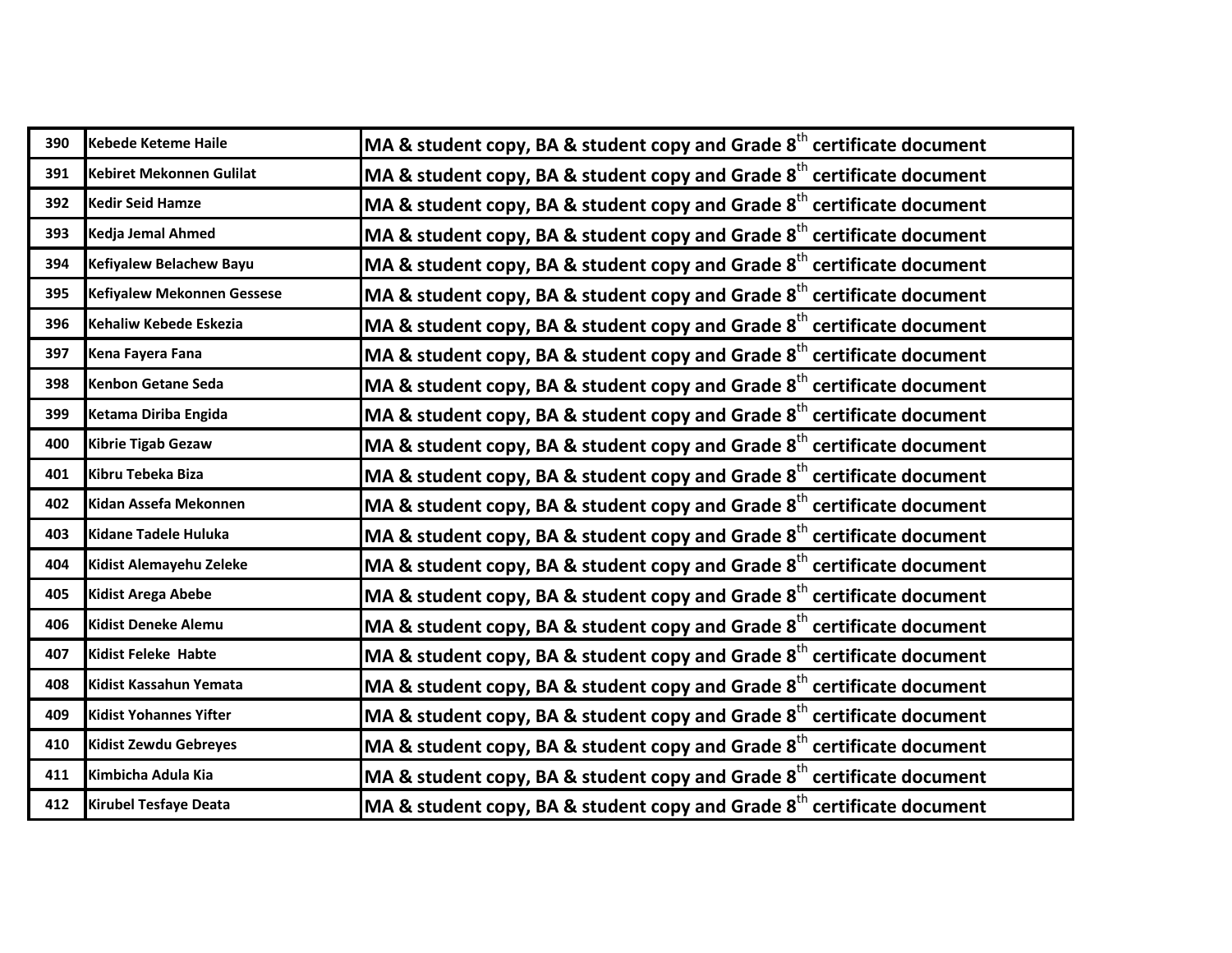| 413 | Komini Beharu Feki              | MA & student copy, BA & student copy and Grade $8th$ certificate document           |
|-----|---------------------------------|-------------------------------------------------------------------------------------|
| 414 | Kuleni Feyisa Bikila            | MA & student copy, BA & student copy and Grade $8th$ certificate document           |
| 415 | Kurfa Megra Boba                | MA & student copy, BA & student copy and Grade 8 <sup>th</sup> certificate document |
| 416 | Lamesa Bane Chibsa              | MA & student copy, BA & student copy and Grade $8th$ certificate document           |
| 417 | Lealem Yitayew Alemu            | MA & student copy, BA & student copy and Grade $8th$ certificate document           |
| 418 | <b>Legese Debele Gizaw</b>      | MA & student copy, BA & student copy and Grade $8^{th}$ certificate document        |
| 419 | Legesse Gebremariam Haydiso     | MA & student copy, BA & student copy and Grade $8th$ certificate document           |
| 420 | Leielt Sebhat Belatu            | MA & student copy, BA & student copy and Grade $8th$ certificate document           |
| 421 | Lemi Ararso Regasa              | MA & student copy, BA & student copy and Grade $8th$ certificate document           |
| 422 | <b>Lemlem Difabachew Sine</b>   | MA & student copy, BA & student copy and Grade 8 <sup>th</sup> certificate document |
| 423 | <b>Lemlem Girma Dichiro</b>     | MA & student copy, BA & student copy and Grade $8th$ certificate document           |
| 424 | <b>Lemlem Mekuanint Bazezaw</b> | MA & student copy, BA & student copy and Grade $8th$ certificate document           |
| 425 | Lemma Beyene Teklemariam        | MA & student copy, BA & student copy and Grade $8th$ certificate document           |
| 426 | <b>Lemma Teshome Ashine</b>     | MA & student copy, BA & student copy and Grade $8th$ certificate document           |
| 427 | Lensa Geremew Gebramariyem      | MA & student copy, BA & student copy and Grade $8th$ certificate document           |
| 428 | Lensa Tekalign Ifa              | MA & student copy, BA & student copy and Grade $8th$ certificate document           |
| 429 | Leta Lamesa Mosisa              | MA & student copy, BA & student copy and Grade $8th$ certificate document           |
| 430 | Leykun Eskeziaw Gelaye          | MA & student copy, BA & student copy and Grade $8th$ certificate document           |
| 431 | Lidya Nega Tsara                | MA & student copy, BA & student copy and Grade 8 <sup>th</sup> certificate document |
| 432 | Lielena Bogale Gebretsadik      | MA & student copy, BA & student copy and Grade 8 <sup>th</sup> certificate document |
| 433 | Lielte Demisse Basero           | MA & student copy, BA & student copy and Grade $8th$ certificate document           |
| 434 | Lijalem Adimasie Worku          | MA & student copy, BA & student copy and Grade $8th$ certificate document           |
| 435 | Lilina Abreham Chosha           | MA & student copy, BA & student copy and Grade $8th$ certificate document           |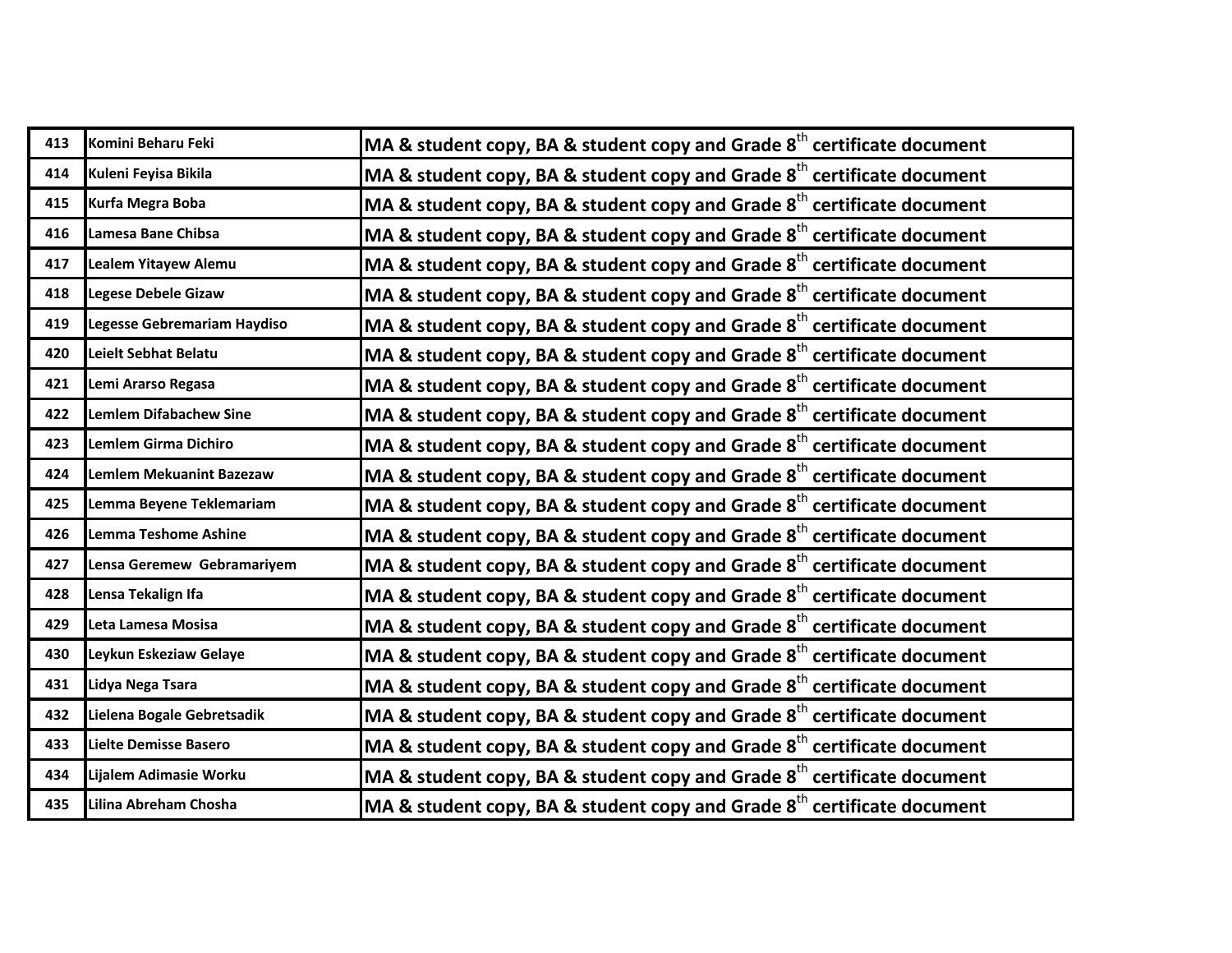| 436 | Lina Getahune Zewede              | MA & student copy, BA & student copy and Grade $8th$ certificate document           |
|-----|-----------------------------------|-------------------------------------------------------------------------------------|
| 437 | Liya Berihun Zeleke               | MA & student copy, BA & student copy and Grade $8th$ certificate document           |
| 438 | Liya Lulie Sissay                 | MA & student copy, BA & student copy and Grade $8th$ certificate document           |
| 439 | Loza Hailemariam Asfaw            | MA & student copy, BA & student copy and Grade $8th$ certificate document           |
| 440 | Lucy Belay Adugna                 | MA & student copy, BA & student copy and Grade $8th$ certificate document           |
| 441 | <b>Lulit Teshome Worku</b>        | MA & student copy, BA & student copy and Grade $8th$ certificate document           |
| 442 | <b>Mabrat Alemu Alito</b>         | MA & student copy, BA & student copy and Grade $8th$ certificate document           |
| 443 | <b>Maelaf Mengistu Atlaw</b>      | MA & student copy, BA & student copy and Grade $8th$ certificate document           |
| 444 | <b>Maereg Solomon Unducha</b>     | MA & student copy, BA & student copy and Grade 8 <sup>th</sup> certificate document |
| 445 | <b>Mahelet Hailu Wondemu</b>      | MA & student copy, BA & student copy and Grade 8 <sup>th</sup> certificate document |
| 446 | <b>Mahelet Tsegaye Woldtsadik</b> | MA & student copy, BA & student copy and Grade $8th$ certificate document           |
| 447 | <b>Mahider Chanie Aniley</b>      | MA & student copy, BA & student copy and Grade $8th$ certificate document           |
| 448 | <b>Mahider Ergete Getahun</b>     | MA & student copy, BA & student copy and Grade $8th$ certificate document           |
| 449 | <b>Mahider Getachew Bezabih</b>   | MA & student copy, BA & student copy and Grade $8th$ certificate document           |
| 450 | <b>Mahidier Sibhat Bezunesh</b>   | MA & student copy, BA & student copy and Grade $8th$ certificate document           |
| 451 | <b>Mahilet Abiy Anke</b>          | MA & student copy, BA & student copy and Grade $8th$ certificate document           |
| 452 | <b>Mahlet Amare Girmay</b>        | MA & student copy, BA & student copy and Grade $8th$ certificate document           |
| 453 | <b>Mahlet Asmamaw Alemu</b>       | MA & student copy, BA & student copy and Grade $8th$ certificate document           |
| 454 | <b>Mahlet Dera Dechasa</b>        | MA & student copy, BA & student copy and Grade 8 <sup>th</sup> certificate document |
| 455 | <b>Mahlet Fente Abebe</b>         | MA & student copy, BA & student copy and Grade $8^{th}$ certificate document        |
| 456 | <b>Mahlet Gashawtena Abate</b>    | MA & student copy, BA & student copy and Grade $8th$ certificate document           |
| 457 | <b>Mahlet Kefelegn Shiferaw</b>   | MA & student copy, BA & student copy and Grade $8th$ certificate document           |
| 458 | <b>Mahlet Melaku Belay</b>        | MA & student copy, BA & student copy and Grade $8^{\text{th}}$ certificate document |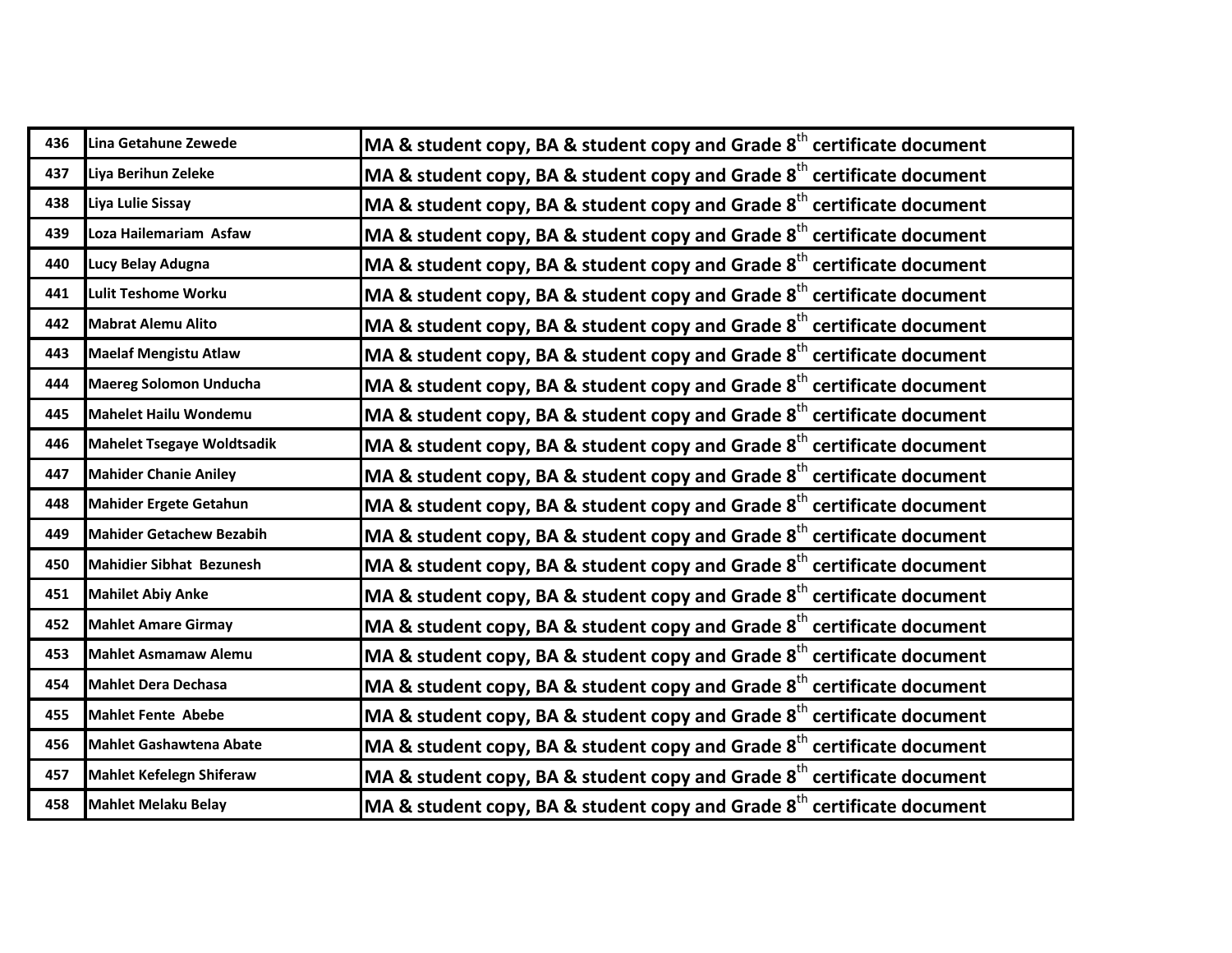| 459 | <b>Mahlet Sisay Getachew</b>     | MA & student copy, BA & student copy and Grade $8th$ certificate document           |
|-----|----------------------------------|-------------------------------------------------------------------------------------|
| 460 | <b>Mahlet Tibebu Sime</b>        | MA & student copy, BA & student copy and Grade 8 <sup>th</sup> certificate document |
| 461 | <b>Mahlet Tsegaye W/Tsadik</b>   | MA & student copy, BA & student copy and Grade 8 <sup>th</sup> certificate document |
| 462 | <b>Mahteb Welde Biratu</b>       | MA & student copy, BA & student copy and Grade 8 <sup>th</sup> certificate document |
| 463 | Mamo Gosomsa Gurmesa             | MA & student copy, BA & student copy and Grade 8 <sup>th</sup> certificate document |
| 464 | <b>Manale Yeshitla Niguse</b>    | MA & student copy, BA & student copy and Grade $8th$ certificate document           |
| 465 | <b>Marie Zelalem Melak</b>       | MA & student copy, BA & student copy and Grade 8 <sup>th</sup> certificate document |
| 466 | <b>Markachew Yohannes Admasu</b> | MA & student copy, BA & student copy and Grade 8 <sup>th</sup> certificate document |
| 467 | Marta Bedada Duguma              | MA & student copy, BA & student copy and Grade 8 <sup>th</sup> certificate document |
| 468 | <b>Marta Diress Tafere</b>       | MA & student copy, BA & student copy and Grade 8 <sup>th</sup> certificate document |
| 469 | <b>Marta Semeret Bekele</b>      | MA & student copy, BA & student copy and Grade 8 <sup>th</sup> certificate document |
| 470 | <b>Martha Fikadu Beyene</b>      | MA & student copy, BA & student copy and Grade 8 <sup>th</sup> certificate document |
| 471 | <b>Maru Asresie Ayalew</b>       | MA & student copy, BA & student copy and Grade 8 <sup>th</sup> certificate document |
| 472 | Masiresha Abate Zewde            | MA & student copy, BA & student copy and Grade 8 <sup>th</sup> certificate document |
| 473 | Masresha Aschale Mihirete        | MA & student copy, BA & student copy and Grade 8 <sup>th</sup> certificate document |
| 474 | Masresha Cherent Wendemagegne    | MA & student copy, BA & student copy and Grade 8 <sup>th</sup> certificate document |
| 475 | <b>Masresha Daniel Aklilu</b>    | MA & student copy, BA & student copy and Grade 8 <sup>th</sup> certificate document |
| 476 | Masresha Fikadu Gebresenbet      | MA & student copy, BA & student copy and Grade 8 <sup>th</sup> certificate document |
| 477 | <b>Mastewal Desalegne Worku</b>  | MA & student copy, BA & student copy and Grade 8 <sup>th</sup> certificate document |
| 478 | <b>Mastewal Getnet Mekonnen</b>  | MA & student copy, BA & student copy and Grade 8 <sup>th</sup> certificate document |
| 479 | <b>Mastewal Mekuriaw Yenenih</b> | MA & student copy, BA & student copy and Grade $8th$ certificate document           |
| 480 | <b>Mastewal Washiun Sheferaw</b> | MA & student copy, BA & student copy and Grade 8 <sup>th</sup> certificate document |
| 481 | <b>Mathewos Nega Abate</b>       | MA & student copy, BA & student copy and Grade $8^{\text{th}}$ certificate document |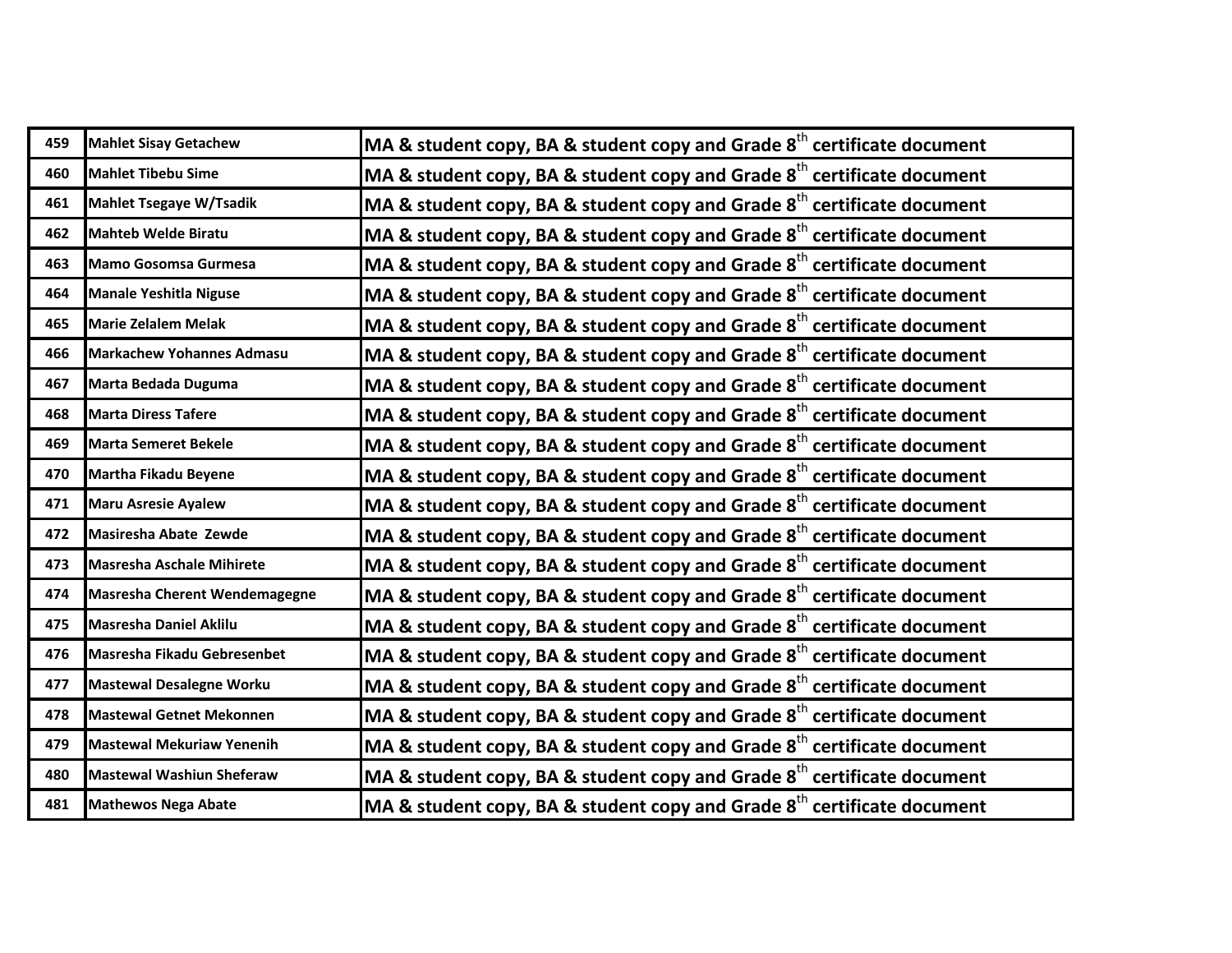| 482 | Mathewos Yetera Rebato           | MA & student copy, BA & student copy and Grade $8th$ certificate document           |
|-----|----------------------------------|-------------------------------------------------------------------------------------|
| 483 | <b>Meaza Shemsu Biza</b>         | MA & student copy, BA & student copy and Grade $8th$ certificate document           |
| 484 | <b>Meaza Tesfaye Mulugeta</b>    | MA & student copy, BA & student copy and Grade 8 <sup>th</sup> certificate document |
| 485 | <b>Medanit Dadi Borena</b>       | MA & student copy, BA & student copy and Grade $8th$ certificate document           |
| 486 | <b>Medhane Hadish Kidane</b>     | MA & student copy, BA & student copy and Grade $8th$ certificate document           |
| 487 | <b>Medhanit Abebe Allo</b>       | MA & student copy, BA & student copy and Grade $8th$ certificate document           |
| 488 | <b>Medhanit Tigstu Fersha</b>    | MA & student copy, BA & student copy and Grade $8th$ certificate document           |
| 489 | Megersa Debela Geletoo           | MA & student copy, BA & student copy and Grade $8th$ certificate document           |
| 490 | Megersa Motuma Abdeta            | MA & student copy, BA & student copy and Grade 8 <sup>th</sup> certificate document |
| 491 | Megersa Nugusa Banja             | MA & student copy, BA & student copy and Grade 8 <sup>th</sup> certificate document |
| 492 | <b>Mehari Adimassu Asiratie</b>  | MA & student copy, BA & student copy and Grade $8th$ certificate document           |
| 493 | <b>Mehariw Negesse Ayalew</b>    | MA & student copy, BA & student copy and Grade $8th$ certificate document           |
| 494 | <b>Meheret Melese Mengesha</b>   | MA & student copy, BA & student copy and Grade $8th$ certificate document           |
| 495 | <b>Mekdelawit Yosef Terefe</b>   | MA & student copy, BA & student copy and Grade $8th$ certificate document           |
| 496 | <b>Mekdes Addisu Abera</b>       | MA & student copy, BA & student copy and Grade $8th$ certificate document           |
| 497 | <b>Mekdes Mamo Manato</b>        | MA & student copy, BA & student copy and Grade $8th$ certificate document           |
| 498 | <b>Mekdes Mamuye Yirdaw</b>      | MA & student copy, BA & student copy and Grade $8th$ certificate document           |
| 499 | Mekdes Mekasha Kebede            | MA & student copy, BA & student copy and Grade $8th$ certificate document           |
| 500 | <b>Mekdes Musa Herkyo</b>        | MA & student copy, BA & student copy and Grade 8 <sup>th</sup> certificate document |
| 501 | <b>Mekdes Techan Kebede</b>      | MA & student copy, BA & student copy and Grade $8^{\text{th}}$ certificate document |
| 502 | <b>Mekdes Tizazu Getachew</b>    | MA & student copy, BA & student copy and Grade $8th$ certificate document           |
| 503 | <b>Mekdes Yenealem Abeje</b>     | MA & student copy, BA & student copy and Grade $8th$ certificate document           |
| 504 | <b>Mekides Yitagesu Demissie</b> | MA & student copy, BA & student copy and Grade $8^{\text{th}}$ certificate document |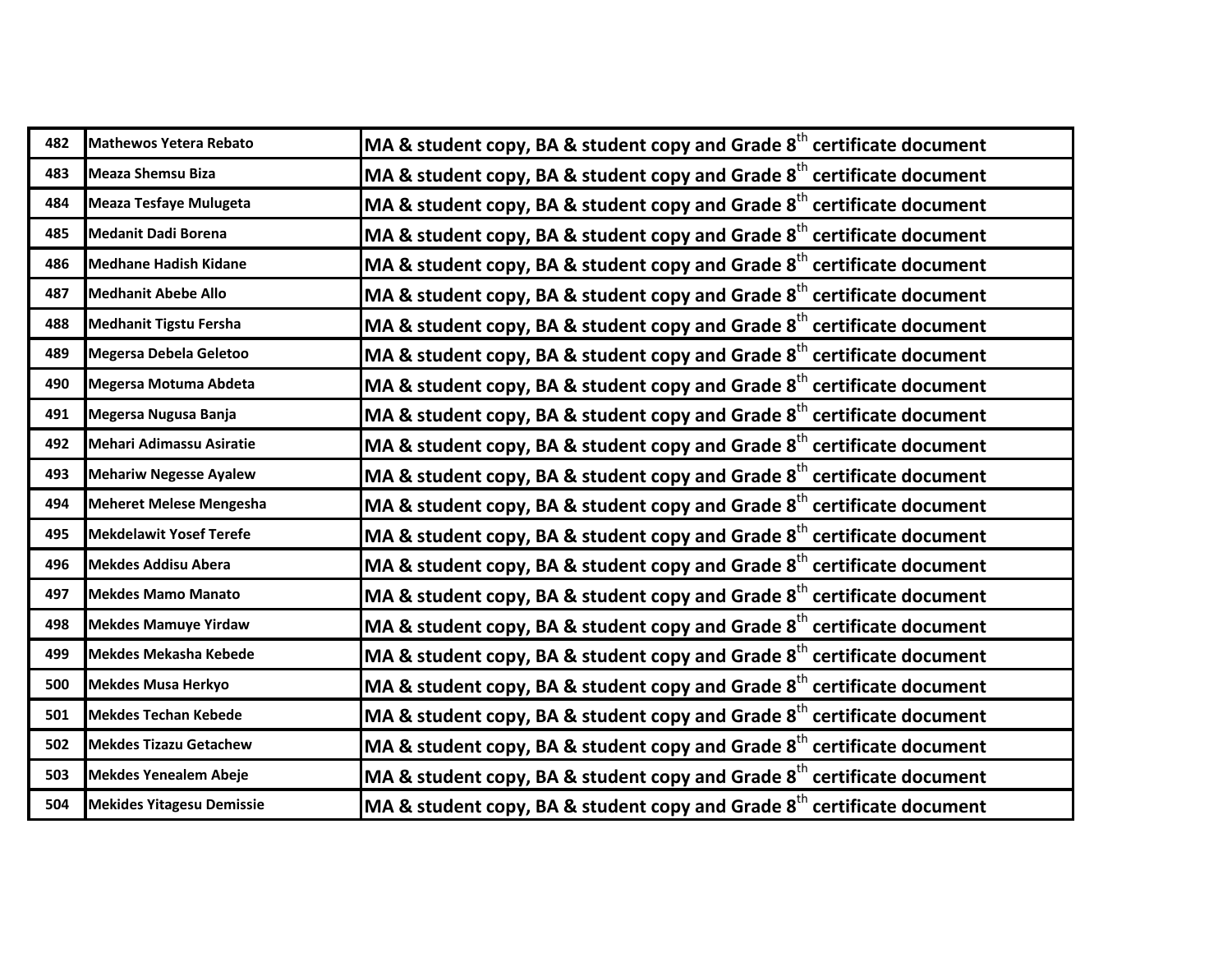| 505 | Meklit Ejigu Kebede               | MA & student copy, BA & student copy and Grade $8th$ certificate document           |
|-----|-----------------------------------|-------------------------------------------------------------------------------------|
| 506 | <b>Meklit Garse Digesa</b>        | MA & student copy, BA & student copy and Grade $8th$ certificate document           |
| 507 | Mekonen Lazaw Nugusu              | MA & student copy, BA & student copy and Grade $8th$ certificate document           |
| 508 | <b>Mekonnen Abera Eshete</b>      | MA & student copy, BA & student copy and Grade $8th$ certificate document           |
| 509 | Mekonnen Eshetu Yimer             | MA & student copy, BA & student copy and Grade $8th$ certificate document           |
| 510 | <b>Mekoyet Likinaw Tegegne</b>    | MA & student copy, BA & student copy and Grade $8th$ certificate document           |
| 511 | Mekuanent Dejen Zelele            | MA & student copy, BA & student copy and Grade $8th$ certificate document           |
| 512 | <b>Mekuanent Gezahegn Merrine</b> | MA & student copy, BA & student copy and Grade $8th$ certificate document           |
| 513 | <b>Mekuanent Yihun Tesera</b>     | MA & student copy, BA & student copy and Grade $8th$ certificate document           |
| 514 | <b>Melak Denberu Zeleke</b>       | MA & student copy, BA & student copy and Grade 8 <sup>th</sup> certificate document |
| 515 | Melaku Getu Biyaschil             | MA & student copy, BA & student copy and Grade 8 <sup>th</sup> certificate document |
| 516 | <b>Melaku Melese Haile</b>        | MA & student copy, BA & student copy and Grade $8th$ certificate document           |
| 517 | Melaku Mulugeta Debeko            | MA & student copy, BA & student copy and Grade $8th$ certificate document           |
| 518 | Melaku Yizengaw Alemu             | MA & student copy, BA & student copy and Grade 8 <sup>th</sup> certificate document |
| 519 | <b>Melat Kemal Nurtata</b>        | MA & student copy, BA & student copy and Grade $8th$ certificate document           |
| 520 | <b>Melat Nigussie Ashagrie</b>    | MA & student copy, BA & student copy and Grade $8th$ certificate document           |
| 521 | <b>Melat Yityaw Kebede</b>        | MA & student copy, BA & student copy and Grade $8th$ certificate document           |
| 522 | <b>Melese Asiresa Tenaw</b>       | MA & student copy, BA & student copy and Grade $8th$ certificate document           |
| 523 | <b>Melese Dessie Mequanint</b>    | MA & student copy, BA & student copy and Grade $8th$ certificate document           |
| 524 | <b>Melese Tegegne Meshesha</b>    | MA & student copy, BA & student copy and Grade 8 <sup>th</sup> certificate document |
| 525 | <b>Melese Zegeye Belachew</b>     | MA & student copy, BA & student copy and Grade $8th$ certificate document           |
| 526 | <b>Melkam Belay Temesgen</b>      | MA & student copy, BA & student copy and Grade $8th$ certificate document           |
| 527 | Melkamsira Asmare Genanaw         | MA & student copy, BA & student copy and Grade $8^{\text{th}}$ certificate document |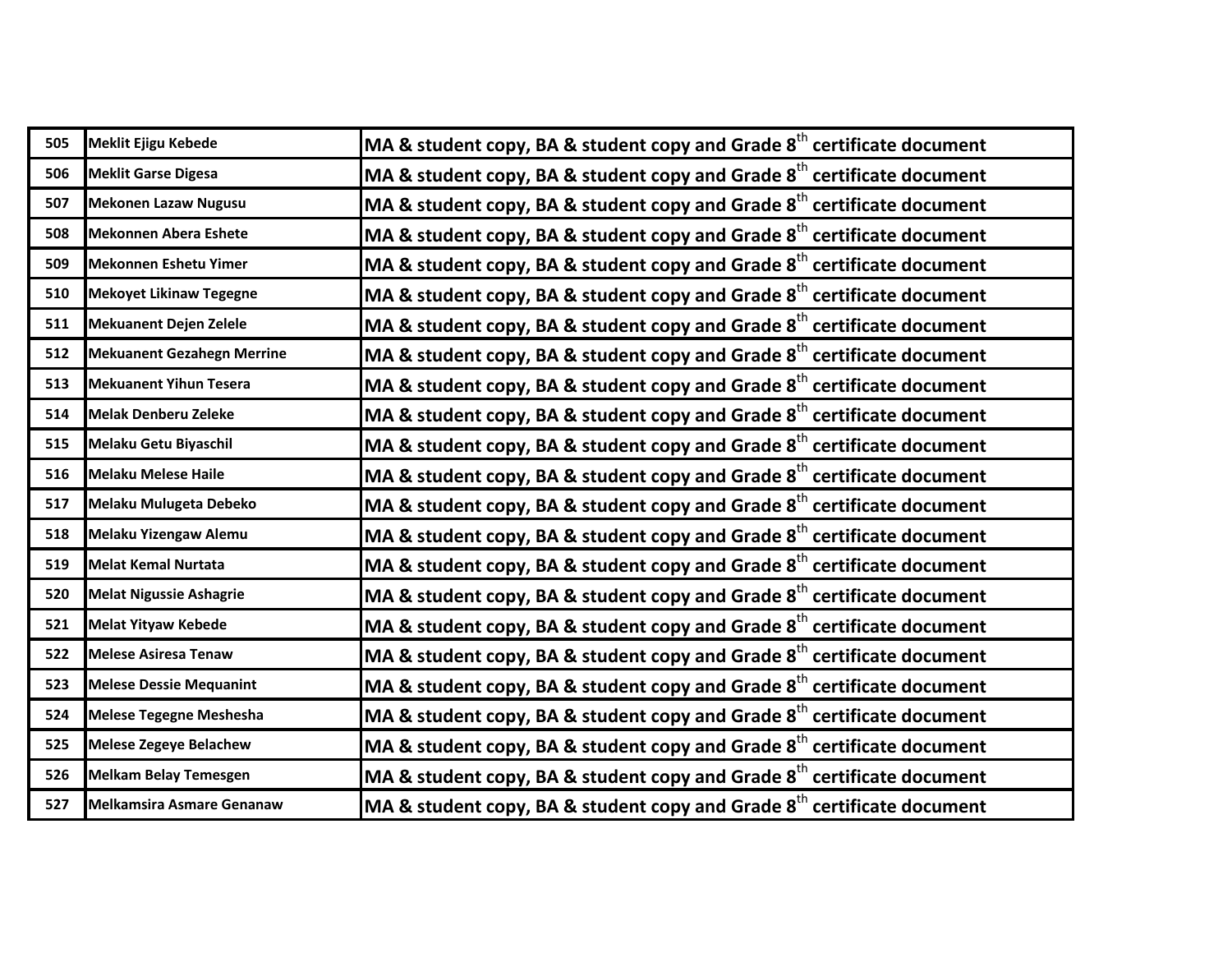| 528 | Melkamu Atinafu Asegie           | MA & student copy, BA & student copy and Grade $8th$ certificate document           |
|-----|----------------------------------|-------------------------------------------------------------------------------------|
| 529 | Melkamu Ejeta Abdeta             | MA & student copy, BA & student copy and Grade 8 <sup>th</sup> certificate document |
| 530 | Melkamu Garoma Zelelew           | MA & student copy, BA & student copy and Grade 8 <sup>th</sup> certificate document |
| 531 | <b>Menderin Aychew Andarge</b>   | MA & student copy, BA & student copy and Grade $8th$ certificate document           |
| 532 | <b>Mengesha Dagnew Muche</b>     | MA & student copy, BA & student copy and Grade $8th$ certificate document           |
| 533 | <b>Mengistu Alamiraw Muluye</b>  | MA & student copy, BA & student copy and Grade $8th$ certificate document           |
| 534 | Mengistu Enemayehu Amsalu        | MA & student copy, BA & student copy and Grade $8th$ certificate document           |
| 535 | <b>Mengistu Getachew Birhan</b>  | MA & student copy, BA & student copy and Grade $8th$ certificate document           |
| 536 | <b>Mengistu Mathewos Busheto</b> | MA & student copy, BA & student copy and Grade $8th$ certificate document           |
| 537 | <b>Mengistu Tamir Basazinew</b>  | MA & student copy, BA & student copy and Grade 8 <sup>th</sup> certificate document |
| 538 | <b>Mengstu Adane Azeze</b>       | MA & student copy, BA & student copy and Grade $8th$ certificate document           |
| 539 | <b>Mequannt Mulat Sisay</b>      | MA & student copy, BA & student copy and Grade $8th$ certificate document           |
| 540 | Merartu Etale Wakasa             | MA & student copy, BA & student copy and Grade $8th$ certificate document           |
| 541 | <b>Merawit Dilnesa Bayila</b>    | MA & student copy, BA & student copy and Grade $8th$ certificate document           |
| 542 | <b>Merga Dugasa Tesso</b>        | MA & student copy, BA & student copy and Grade $8th$ certificate document           |
| 543 | Meron Ashenafi Gebrie            | MA & student copy, BA & student copy and Grade $8th$ certificate document           |
| 544 | <b>Meron Gebru Merra</b>         | MA & student copy, BA & student copy and Grade $8th$ certificate document           |
| 545 | <b>Meron Getachew Abebu</b>      | MA & student copy, BA & student copy and Grade $8th$ certificate document           |
| 546 | <b>Meron Getachew Edao</b>       | MA & student copy, BA & student copy and Grade 8 <sup>th</sup> certificate document |
| 547 | <b>Meron Getnet Abate</b>        | MA & student copy, BA & student copy and Grade 8 <sup>th</sup> certificate document |
| 548 | <b>Meron Manaye Behailu</b>      | MA & student copy, BA & student copy and Grade $8th$ certificate document           |
| 549 | Meron Tilahun Woldehanna         | MA & student copy, BA & student copy and Grade $8th$ certificate document           |
| 550 | Meron W/Tensay Haile             | MA & student copy, BA & student copy and Grade $8^{\text{th}}$ certificate document |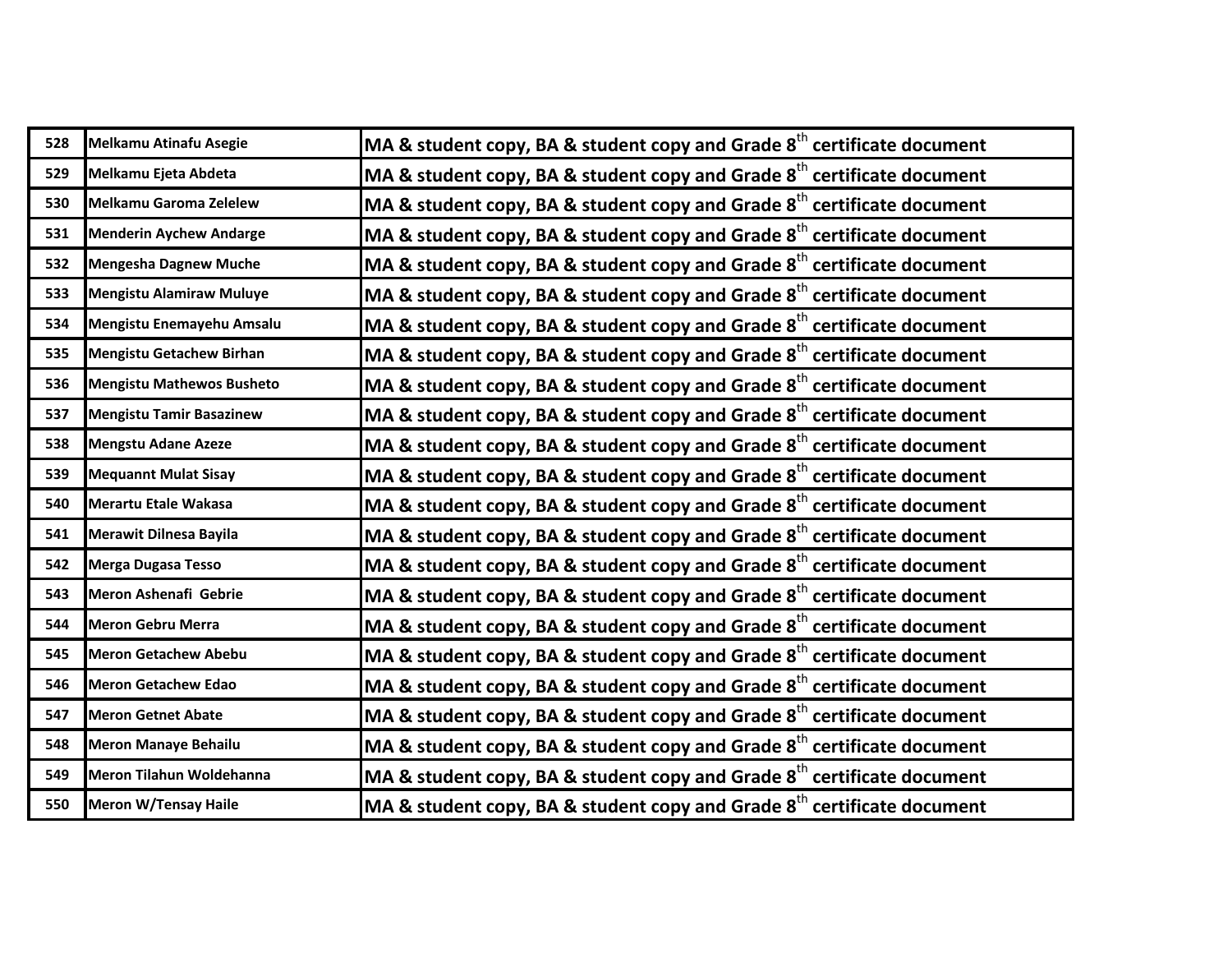| 551 | Mertket Alemu Diyessa          | MA & student copy, BA & student copy and Grade $8th$ certificate document           |
|-----|--------------------------------|-------------------------------------------------------------------------------------|
| 552 | <b>Mesay Eshetu Alemu</b>      | MA & student copy, BA & student copy and Grade $8th$ certificate document           |
| 553 | <b>Mesele Ademe Wayu</b>       | MA & student copy, BA & student copy and Grade $8th$ certificate document           |
| 554 | <b>Meseret Abera Worku</b>     | MA & student copy, BA & student copy and Grade $8th$ certificate document           |
| 555 | <b>Meseret Belay Zeru</b>      | MA & student copy, BA & student copy and Grade $8th$ certificate document           |
| 556 | <b>Meseret Damtie Belete</b>   | MA & student copy, BA & student copy and Grade $8th$ certificate document           |
| 557 | Meseret Geleta Akola           | MA & student copy, BA & student copy and Grade $8th$ certificate document           |
| 558 | <b>Meseret Getachew Kumsa</b>  | MA & student copy, BA & student copy and Grade $8th$ certificate document           |
| 559 | <b>Meseret Kumbi Shefarw</b>   | MA & student copy, BA & student copy and Grade $8th$ certificate document           |
| 560 | <b>Meseret Reta Btemariyam</b> | MA & student copy, BA & student copy and Grade $8th$ certificate document           |
| 561 | <b>Meseret Wegayehu Gelaye</b> | MA & student copy, BA & student copy and Grade $8th$ certificate document           |
| 562 | Meseret Assefa Arba            | MA & student copy, BA & student copy and Grade $8th$ certificate document           |
| 563 | <b>Mesfin Adebabay Alene</b>   | MA & student copy, BA & student copy and Grade $8th$ certificate document           |
| 564 | <b>Mesfin Bedasa Abdisa</b>    | MA & student copy, BA & student copy and Grade 8 <sup>th</sup> certificate document |
| 565 | <b>Mesfin Mekonen Boke</b>     | MA & student copy, BA & student copy and Grade $8th$ certificate document           |
| 566 | Meti Gelana Tujo               | MA & student copy, BA & student copy and Grade $8th$ certificate document           |
| 567 | Michale Sintayehu Chekol       | MA & student copy, BA & student copy and Grade $8th$ certificate document           |
| 568 | Mihret Asheber Gebremariam     | MA & student copy, BA & student copy and Grade $8th$ certificate document           |
| 569 | <b>Mihret Wondyifraw Belay</b> | MA & student copy, BA & student copy and Grade 8 <sup>th</sup> certificate document |
| 570 | <b>Mikiyas Yigezu Shimels</b>  | MA & student copy, BA & student copy and Grade $8th$ certificate document           |
| 571 | <b>Mina Endris Tekle</b>       | MA & student copy, BA & student copy and Grade $8th$ certificate document           |
| 572 | Minilek Wondafrash Guadie      | MA & student copy, BA & student copy and Grade $8th$ certificate document           |
| 573 | <b>Misganaw Enyew Mihrete</b>  | MA & student copy, BA & student copy and Grade 8 <sup>th</sup> certificate document |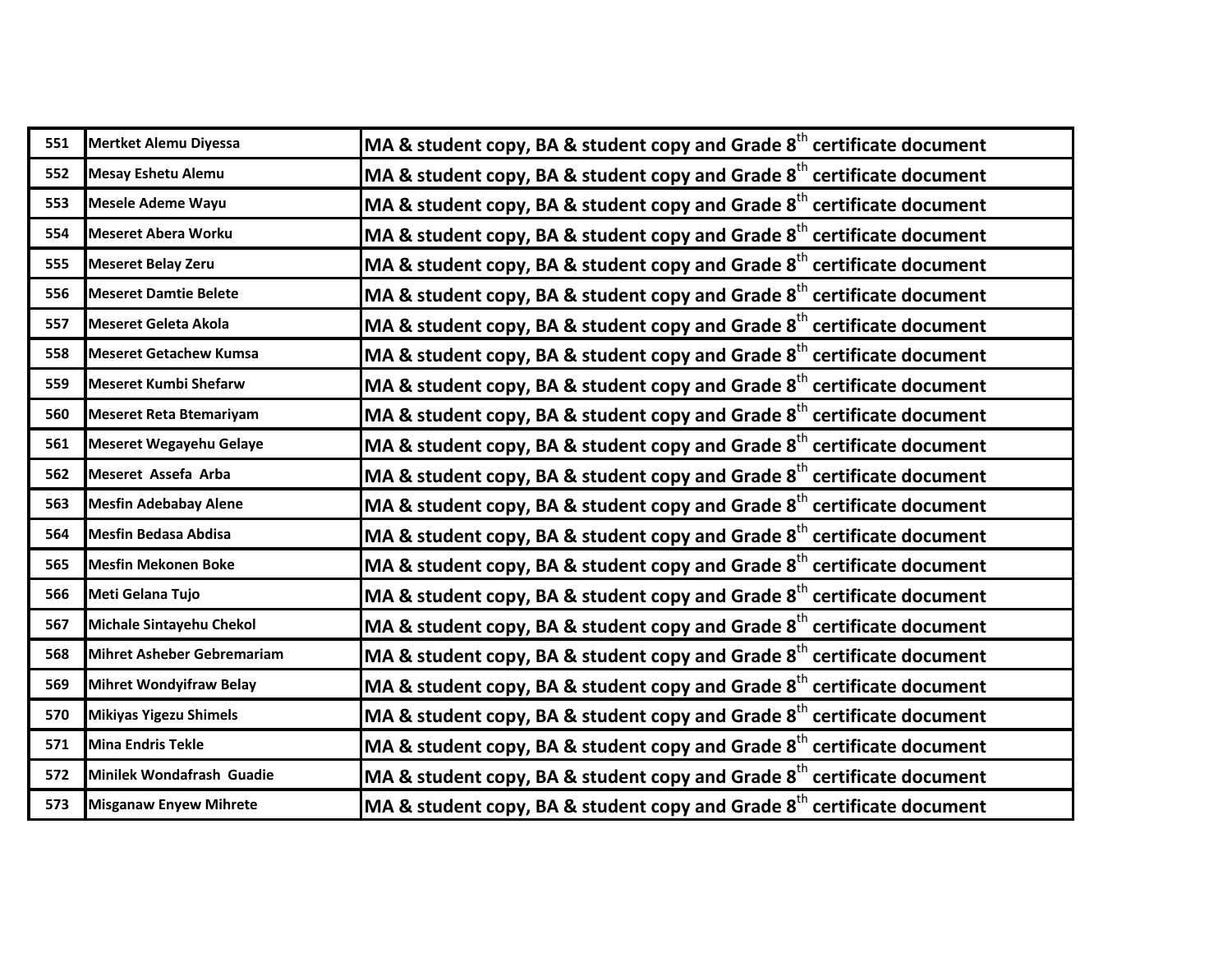| 574 | Misgane Tolesa Abdi              | MA & student copy, BA & student copy and Grade $8th$ certificate document           |
|-----|----------------------------------|-------------------------------------------------------------------------------------|
| 575 | Mitiku Eticha Bedada             | MA & student copy, BA & student copy and Grade 8 <sup>th</sup> certificate document |
| 576 | <b>Mohamed Eshetu Ali</b>        | MA & student copy, BA & student copy and Grade 8 <sup>th</sup> certificate document |
| 577 | <b>Mohammed Ahmed Alemu</b>      | MA & student copy, BA & student copy and Grade $8th$ certificate document           |
| 578 | <b>Mohammed Jemal Awel</b>       | MA & student copy, BA & student copy and Grade 8 <sup>th</sup> certificate document |
| 579 | <b>Mohammed Seid Hassen</b>      | MA & student copy, BA & student copy and Grade $8th$ certificate document           |
| 580 | Mohammedsabir Kedir Jewaro       | MA & student copy, BA & student copy and Grade 8 <sup>th</sup> certificate document |
| 581 | <b>Mosye Chanie Terefe</b>       | MA & student copy, BA & student copy and Grade $8th$ certificate document           |
| 582 | <b>Moyeta Batiri Anota</b>       | MA & student copy, BA & student copy and Grade 8 <sup>th</sup> certificate document |
| 583 | <b>Muktar Mohammed Fejo</b>      | MA & student copy, BA & student copy and Grade $8th$ certificate document           |
| 584 | Mulugeta Abera Kebad             | MA & student copy, BA & student copy and Grade 8 <sup>th</sup> certificate document |
| 585 | Mulugeta Gizachew Gebeyehu       | MA & student copy, BA & student copy and Grade $8th$ certificate document           |
| 586 | Mulugeta Tiruneh Alemu           | MA & student copy, BA & student copy and Grade 8 <sup>th</sup> certificate document |
| 587 | <b>Muluken Enchalew Alaminie</b> | MA & student copy, BA & student copy and Grade $8th$ certificate document           |
| 588 | <b>Nahom Getnet Belay</b>        | MA & student copy, BA & student copy and Grade $8th$ certificate document           |
| 589 | Nardos Dereje Fekadu             | MA & student copy, BA & student copy and Grade 8 <sup>th</sup> certificate document |
| 590 | Nathnael Fekadu Ajama            | MA & student copy, BA & student copy and Grade $8th$ certificate document           |
| 591 | Negash Fantahun Gutema           | MA & student copy, BA & student copy and Grade 8 <sup>th</sup> certificate document |
| 592 | Negera Adugna Garoma             | MA & student copy, BA & student copy and Grade 8 <sup>th</sup> certificate document |
| 593 | Negesu Kerebih Mekonnen          | MA & student copy, BA & student copy and Grade 8 <sup>th</sup> certificate document |
| 594 | <b>Negussie Ashenif Gebeyehu</b> | MA & student copy, BA & student copy and Grade $8th$ certificate document           |
| 595 | Neima Akmel Sherif               | MA & student copy, BA & student copy and Grade 8 <sup>th</sup> certificate document |
| 596 | <b>Netsanet Gizaw Gebre</b>      | MA & student copy, BA & student copy and Grade $8^{th}$ certificate document        |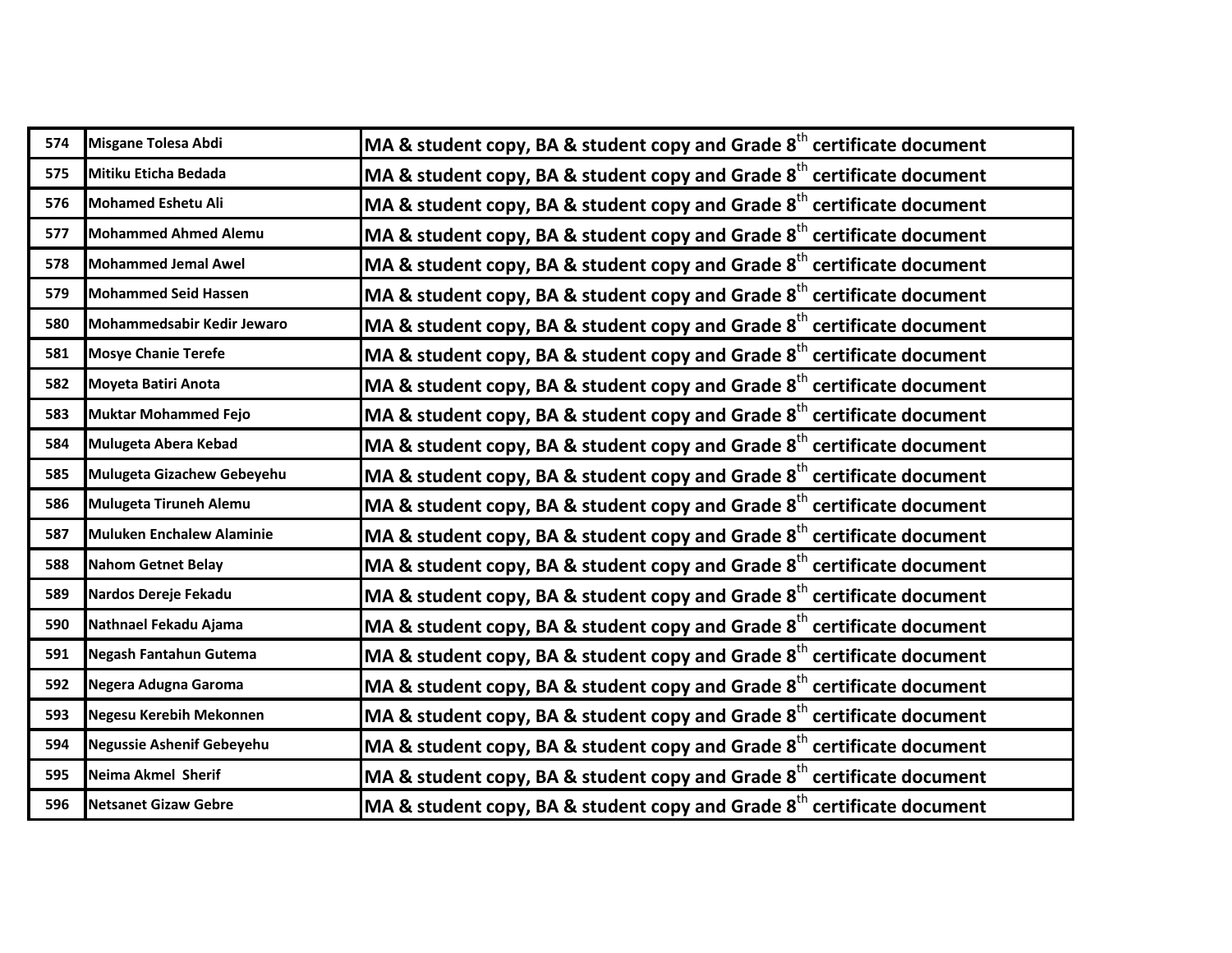| 597 | Netsanet Mamar Kebede            | MA & student copy, BA & student copy and Grade $8th$ certificate document           |
|-----|----------------------------------|-------------------------------------------------------------------------------------|
| 598 | <b>Nigus Besufkad Hailu</b>      | MA & student copy, BA & student copy and Grade $8th$ certificate document           |
| 599 | Nigus Temare Aguma               | MA & student copy, BA & student copy and Grade $8th$ certificate document           |
| 600 | <b>Nigusie Workie Endalew</b>    | MA & student copy, BA & student copy and Grade $8th$ certificate document           |
| 601 | <b>Nigusu Tadesse Gebresilus</b> | MA & student copy, BA & student copy and Grade $8th$ certificate document           |
| 602 | Nurhusan Nejbel Kedr             | MA & student copy, BA & student copy and Grade $8th$ certificate document           |
| 603 | <b>Obsa Urgi Gutema</b>          | MA & student copy, BA & student copy and Grade $8th$ certificate document           |
| 604 | Rahel Likinaw Simegn             | MA & student copy, BA & student copy and Grade $8th$ certificate document           |
| 605 | Raji Amenu Worke                 | MA & student copy, BA & student copy and Grade 8 <sup>th</sup> certificate document |
| 606 | <b>Rediet Tadesse Tale</b>       | MA & student copy, BA & student copy and Grade 8 <sup>th</sup> certificate document |
| 607 | <b>Rediet Tamiru Gebre</b>       | MA & student copy, BA & student copy and Grade $8th$ certificate document           |
| 608 | <b>Redwan Kedir Awol</b>         | MA & student copy, BA & student copy and Grade 8 <sup>th</sup> certificate document |
| 609 | <b>Rehmet Tilahun Amere</b>      | MA & student copy, BA & student copy and Grade $8th$ certificate document           |
| 610 | <b>Rekik Desalegn Woldeyesus</b> | MA & student copy, BA & student copy and Grade $8th$ certificate document           |
| 611 | Reta Eshetu Weldesemayat         | MA & student copy, BA & student copy and Grade $8th$ certificate document           |
| 612 | Robel Mengistu Woldeselassie     | MA & student copy, BA & student copy and Grade $8th$ certificate document           |
| 613 | Ruhama Reshad Bederu             | MA & student copy, BA & student copy and Grade $8th$ certificate document           |
| 614 | <b>Ruta Tsegay Wuneh</b>         | MA & student copy, BA & student copy and Grade $8th$ certificate document           |
| 615 | Sabela Nigussie Yhdego           | MA & student copy, BA & student copy and Grade $8th$ certificate document           |
| 616 | Sabela Nigussie Yhdego           | MA & student copy, BA & student copy and Grade $8th$ certificate document           |
| 617 | Saifu Messele Akelile            | MA & student copy, BA & student copy and Grade $8th$ certificate document           |
| 618 | Samerawit Bedaso Dema            | MA & student copy, BA & student copy and Grade $8th$ certificate document           |
| 619 | Samrawit Alemu Dame              | MA & student copy, BA & student copy and Grade $8^{\text{th}}$ certificate document |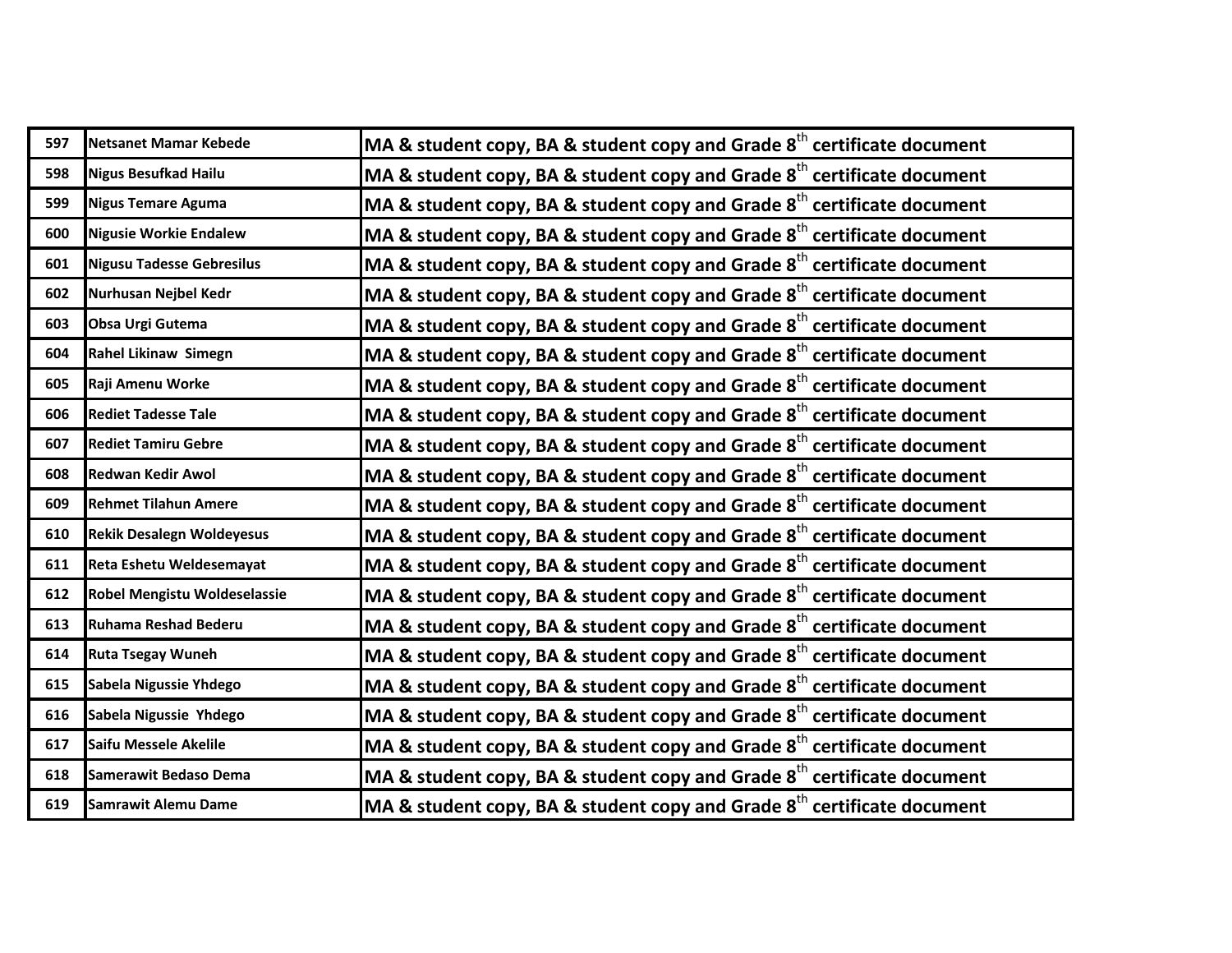| 620 | Samrawit Endale Abebe            | MA & student copy, BA & student copy and Grade $8th$ certificate document           |
|-----|----------------------------------|-------------------------------------------------------------------------------------|
| 621 | Samrawit Kinfe Berhanu           | MA & student copy, BA & student copy and Grade $8th$ certificate document           |
| 622 | <b>Samson Dessieye Asres</b>     | MA & student copy, BA & student copy and Grade 8 <sup>th</sup> certificate document |
| 623 | Samson Mekonen Zewega            | MA & student copy, BA & student copy and Grade $8th$ certificate document           |
| 624 | Samuel Eshetu Abera              | MA & student copy, BA & student copy and Grade $8th$ certificate document           |
| 625 | Samuel Fikremariam Tefera        | MA & student copy, BA & student copy and Grade 8 <sup>th</sup> certificate document |
| 626 | <b>Samuel Getachew Awoke</b>     | MA & student copy, BA & student copy and Grade $8th$ certificate document           |
| 627 | <b>Samuel Hailu Hanediso</b>     | MA & student copy, BA & student copy and Grade $8th$ certificate document           |
| 628 | <b>Samuel Shiffeta Tessema</b>   | MA & student copy, BA & student copy and Grade 8 <sup>th</sup> certificate document |
| 629 | <b>Sarendem Sahle Ansa</b>       | MA & student copy, BA & student copy and Grade $8th$ certificate document           |
| 630 | Saron Assefa Ayele               | MA & student copy, BA & student copy and Grade $8th$ certificate document           |
| 631 | Seblewengel W/Semayate Edae      | MA & student copy, BA & student copy and Grade 8 <sup>th</sup> certificate document |
| 632 | Seblework Abebaw Assema          | MA & student copy, BA & student copy and Grade $8th$ certificate document           |
| 633 | <b>Seblework Getachew Assefa</b> | MA & student copy, BA & student copy and Grade $8th$ certificate document           |
| 634 | Segni Teshome Feneche            | MA & student copy, BA & student copy and Grade $8th$ certificate document           |
| 635 | Selam Chala Leta                 | MA & student copy, BA & student copy and Grade $8th$ certificate document           |
| 636 | <b>Selam Sisay Asgedom</b>       | MA & student copy, BA & student copy and Grade $8th$ certificate document           |
| 637 | Selam Tilahun Asefaw             | MA & student copy, BA & student copy and Grade $8th$ certificate document           |
| 638 | Selamawit Abdisa Miteku          | MA & student copy, BA & student copy and Grade 8 <sup>th</sup> certificate document |
| 639 | <b>Senait Azmeraw Mengstie</b>   | MA & student copy, BA & student copy and Grade 8 <sup>th</sup> certificate document |
| 640 | <b>Senait Getaye Ayalew</b>      | MA & student copy, BA & student copy and Grade $8th$ certificate document           |
| 641 | <b>Serawit Teshome Desta</b>     | MA & student copy, BA & student copy and Grade $8th$ certificate document           |
| 642 | Serkie Abeje Jejaw               | MA & student copy, BA & student copy and Grade $8^{\text{th}}$ certificate document |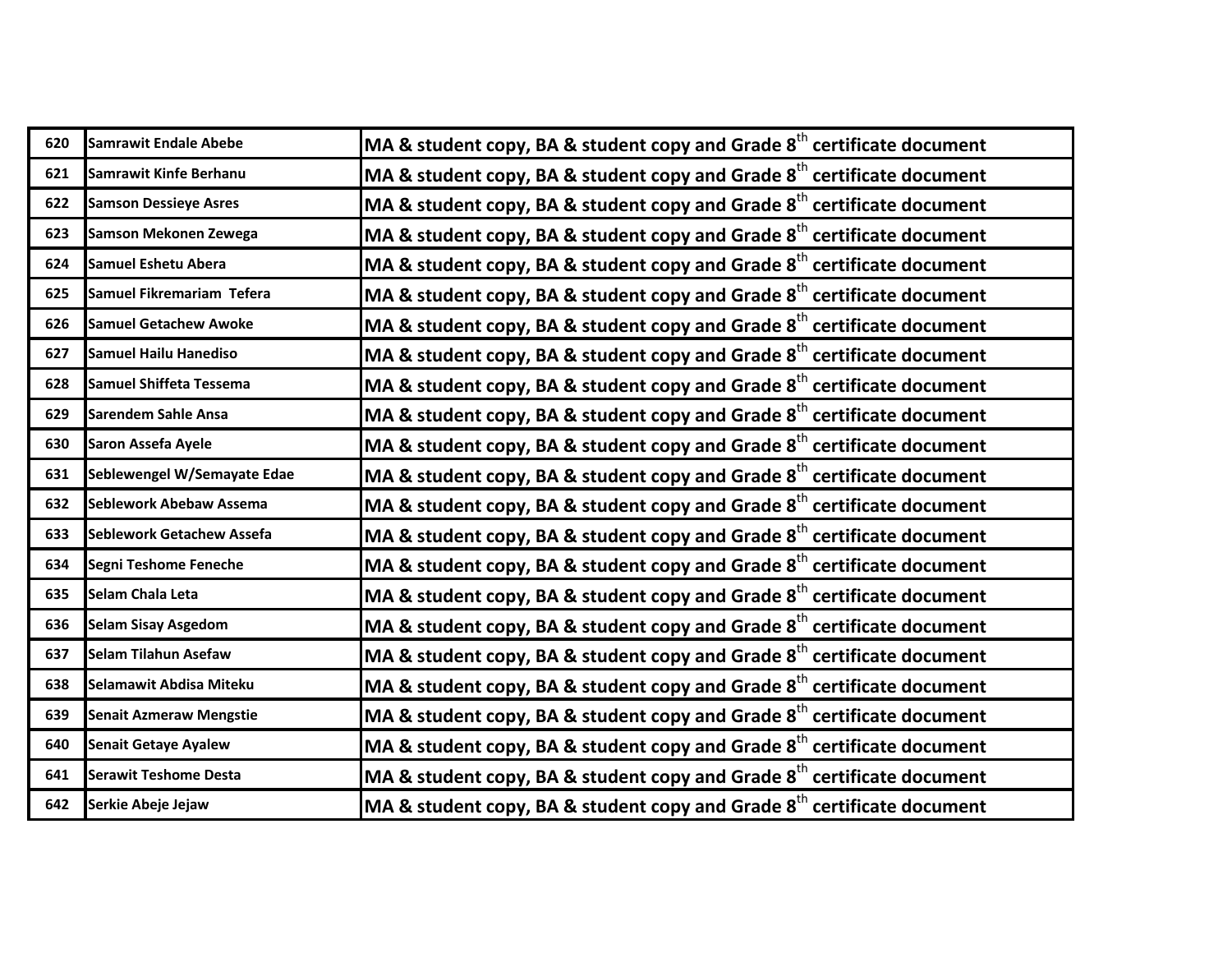| 643 | <b>Seyum Habte Tekleab</b>      | MA & student copy, BA & student copy and Grade $8th$ certificate document           |
|-----|---------------------------------|-------------------------------------------------------------------------------------|
| 644 | <b>Shambel Adsie Retie</b>      |                                                                                     |
|     |                                 | MA & student copy, BA & student copy and Grade $8th$ certificate document           |
| 645 | <b>Shawel Challa Bedassa</b>    | MA & student copy, BA & student copy and Grade 8 <sup>th</sup> certificate document |
| 646 | <b>Shikur Muhammed Seid</b>     | MA & student copy, BA & student copy and Grade $8th$ certificate document           |
| 647 | Shimeles Dibaba Jimma           | MA & student copy, BA & student copy and Grade $8th$ certificate document           |
| 648 | <b>Shimelis Mulatu Mengesha</b> | MA & student copy, BA & student copy and Grade 8 <sup>th</sup> certificate document |
| 649 | <b>Shin Solomon Alene</b>       | MA & student copy, BA & student copy and Grade $8th$ certificate document           |
| 650 | Simegn Zeleke Wolde             | MA & student copy, BA & student copy and Grade $8th$ certificate document           |
| 651 | <b>Simret Temenashe</b>         | MA & student copy, BA & student copy and Grade 8 <sup>th</sup> certificate document |
| 652 | Sintayehu Dea Lera              | MA & student copy, BA & student copy and Grade 8 <sup>th</sup> certificate document |
| 653 | <b>Sirgute Birhanu Eshete</b>   | MA & student copy, BA & student copy and Grade 8 <sup>th</sup> certificate document |
| 654 | Sisay Birhane Gebeyehu          | MA & student copy, BA & student copy and Grade $8th$ certificate document           |
| 655 | <b>Sisay Shuramo Sorsa</b>      | MA & student copy, BA & student copy and Grade 8 <sup>th</sup> certificate document |
| 656 | <b>Sitotaw Teserahu Hailu</b>   | MA & student copy, BA & student copy and Grade 8 <sup>th</sup> certificate document |
| 657 | <b>Solomon Adamu Derse</b>      | MA & student copy, BA & student copy and Grade $8th$ certificate document           |
| 658 | Solomon Hailemelecot Gebrehiwot | MA & student copy, BA & student copy and Grade $8th$ certificate document           |
| 659 | Sosina Shewasema Tefera         | MA & student copy, BA & student copy and Grade $8th$ certificate document           |
| 660 | <b>Tadele Shibabaw Adnew</b>    | MA & student copy, BA & student copy and Grade $8th$ certificate document           |
| 661 | Tadiwos Belayneh Gebretsadik    | MA & student copy, BA & student copy and Grade $8th$ certificate document           |
| 662 | <b>Tahir Abubaker Gelchu</b>    | MA & student copy, BA & student copy and Grade 8 <sup>th</sup> certificate document |
| 663 | <b>Tahir Shanko Muda</b>        | MA & student copy, BA & student copy and Grade $8^{th}$ certificate document        |
| 664 | <b>Tamirat Telemos Moja</b>     | MA & student copy, BA & student copy and Grade $8th$ certificate document           |
| 665 | <b>Tamirat Teshome Lencha</b>   | MA & student copy, BA & student copy and Grade $8^{\text{th}}$ certificate document |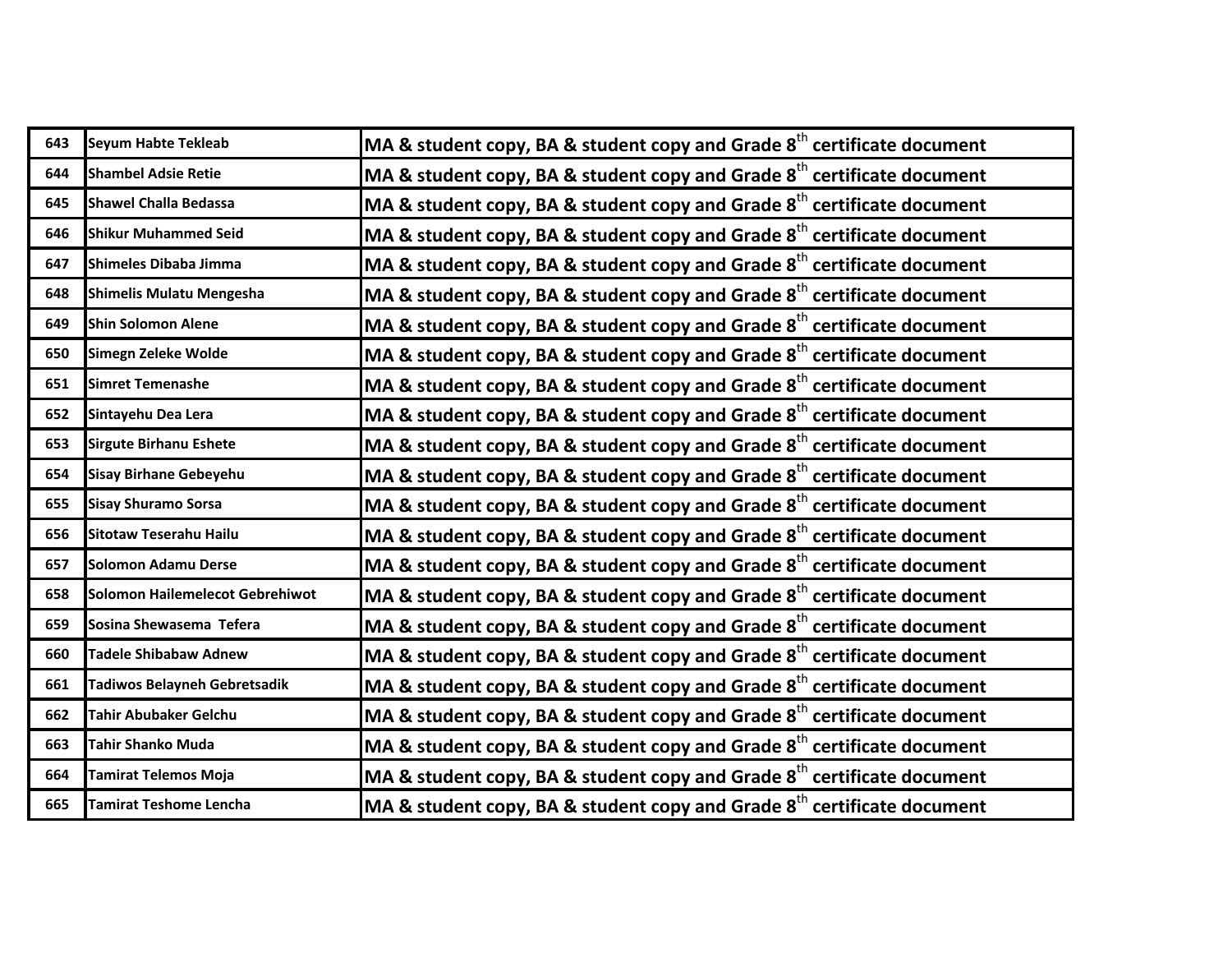| 666 | Tefera Bedada Leta               | MA & student copy, BA & student copy and Grade $8th$ certificate document           |
|-----|----------------------------------|-------------------------------------------------------------------------------------|
| 667 | Temesgen Desalegn Zerihun        | MA & student copy, BA & student copy and Grade $8th$ certificate document           |
| 668 | <b>Temesgen Takele Zelekd</b>    | MA & student copy, BA & student copy and Grade $8th$ certificate document           |
| 669 | <b>Tesfahun Zerihun Girum</b>    | MA & student copy, BA & student copy and Grade $8th$ certificate document           |
| 670 | <b>Tesfaw Altaseb Alemu</b>      | MA & student copy, BA & student copy and Grade $8th$ certificate document           |
| 671 | <b>Tesfaye Amare Kebede</b>      | MA & student copy, BA & student copy and Grade $8th$ certificate document           |
| 672 | <b>Teshale Tolesa Jubule</b>     | MA & student copy, BA & student copy and Grade $8th$ certificate document           |
| 673 | Teshome Lemma Techbale           | MA & student copy, BA & student copy and Grade $8th$ certificate document           |
| 674 | <b>Tewodros Kefyalew Abel</b>    | MA & student copy, BA & student copy and Grade $8th$ certificate document           |
| 675 | <b>Tibebe Solomon Debebe</b>     | MA & student copy, BA & student copy and Grade $8th$ certificate document           |
| 676 | <b>Tigist Agonafir Abebe</b>     | MA & student copy, BA & student copy and Grade 8 <sup>th</sup> certificate document |
| 677 | <b>Tigist Ameha Misale</b>       | MA & student copy, BA & student copy and Grade $8th$ certificate document           |
| 678 | <b>Tigist Getaneh Tessema</b>    | MA & student copy, BA & student copy and Grade $8th$ certificate document           |
| 679 | <b>Tigist Girma Dese</b>         | MA & student copy, BA & student copy and Grade 8 <sup>th</sup> certificate document |
| 680 | <b>Tigist Terefe Mitiku</b>      | MA & student copy, BA & student copy and Grade $8th$ certificate document           |
| 681 | <b>Tigist Teshome Tefera</b>     | MA & student copy, BA & student copy and Grade $8th$ certificate document           |
| 682 | <b>Tilahun Bekele Fetula</b>     | MA & student copy, BA & student copy and Grade $8th$ certificate document           |
| 683 | <b>Tinebeb Gizaw Gemeda</b>      | MA & student copy, BA & student copy and Grade $8th$ certificate document           |
| 684 | <b>Tinsaye Bililign Ayinalem</b> | MA & student copy, BA & student copy and Grade $8th$ certificate document           |
| 685 | <b>Tirsit Ayalew Damtew</b>      | MA & student copy, BA & student copy and Grade 8 <sup>th</sup> certificate document |
| 686 | <b>Tsegaye Girma Wordofa</b>     | MA & student copy, BA & student copy and Grade $8th$ certificate document           |
| 687 | <b>Tsegereda Shibru Megersa</b>  | MA & student copy, BA & student copy and Grade $8th$ certificate document           |
| 688 | <b>Tsige Amare Arishe</b>        | MA & student copy, BA & student copy and Grade $8^{\text{th}}$ certificate document |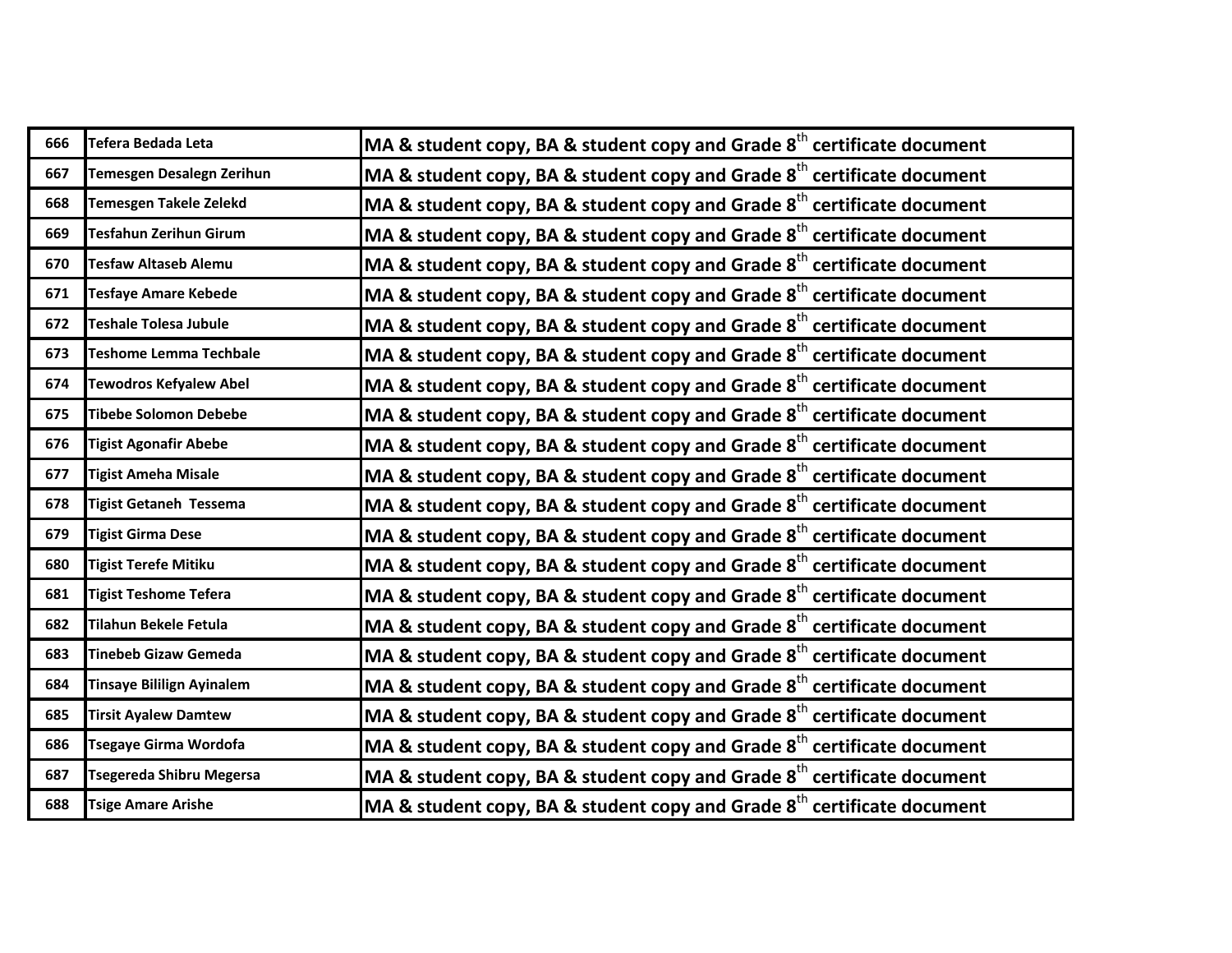| 689 | <b>Tsion Dereje Bekele</b>      | MA & student copy, BA & student copy and Grade $8th$ certificate document           |
|-----|---------------------------------|-------------------------------------------------------------------------------------|
| 690 | <b>Tsion Solomon Kebede</b>     | MA & student copy, BA & student copy and Grade $8th$ certificate document           |
| 691 | <b>Tsion Solomon Abu</b>        | MA & student copy, BA & student copy and Grade $8th$ certificate document           |
| 692 | <b>Tsion Yilma Shikur</b>       | MA & student copy, BA & student copy and Grade $8th$ certificate document           |
| 693 | Wabi Bekela Bekuma              | MA & student copy, BA & student copy and Grade $8th$ certificate document           |
| 694 | Wagari Adugna Daba              | MA & student copy, BA & student copy and Grade $8th$ certificate document           |
| 695 | <b>Walelgn Mengie Demlie</b>    | MA & student copy, BA & student copy and Grade $8th$ certificate document           |
| 696 | <b>Wasintu Gosaye Bekele</b>    | MA & student copy, BA & student copy and Grade $8th$ certificate document           |
| 697 | <b>Wassihun Alemnew Haile</b>   | MA & student copy, BA & student copy and Grade $8th$ certificate document           |
| 698 | <b>Watole Mosisa Meshasha</b>   | MA & student copy, BA & student copy and Grade $8th$ certificate document           |
| 699 | <b>Wendmu Yayine Nigusie</b>    | MA & student copy, BA & student copy and Grade 8 <sup>th</sup> certificate document |
| 700 | <b>Wesenu Ashetu Abebe</b>      | MA & student copy, BA & student copy and Grade $8th$ certificate document           |
| 701 | Weynshet Ejigu Tufa             | MA & student copy, BA & student copy and Grade $8th$ certificate document           |
| 702 | Worku Kumesa Negero             | MA & student copy, BA & student copy and Grade 8 <sup>th</sup> certificate document |
| 703 | <b>Worku Necho Asferie</b>      | MA & student copy, BA & student copy and Grade $8th$ certificate document           |
| 704 | <b>Wubshet Digafe Mekonen</b>   | MA & student copy, BA & student copy and Grade $8th$ certificate document           |
| 705 | Wudalat Wodaje Bayileyegn       | MA & student copy, BA & student copy and Grade $8th$ certificate document           |
| 706 | Wudie Nega Bezuayehu            | MA & student copy, BA & student copy and Grade $8th$ certificate document           |
| 707 | Yambo Yano Yancho               | MA & student copy, BA & student copy and Grade $8th$ certificate document           |
| 708 | <b>Yaregal Alemzewd Asress</b>  | MA & student copy, BA & student copy and Grade $8th$ certificate document           |
| 709 | Yemarshet Hailu Demeke          | MA & student copy, BA & student copy and Grade 8 <sup>th</sup> certificate document |
| 710 | Yenenesh Badi Gaga              | MA & student copy, BA & student copy and Grade $8th$ certificate document           |
| 711 | <b>Yenenesh Getachew Melese</b> | MA & student copy, BA & student copy and Grade $8^{\text{th}}$ certificate document |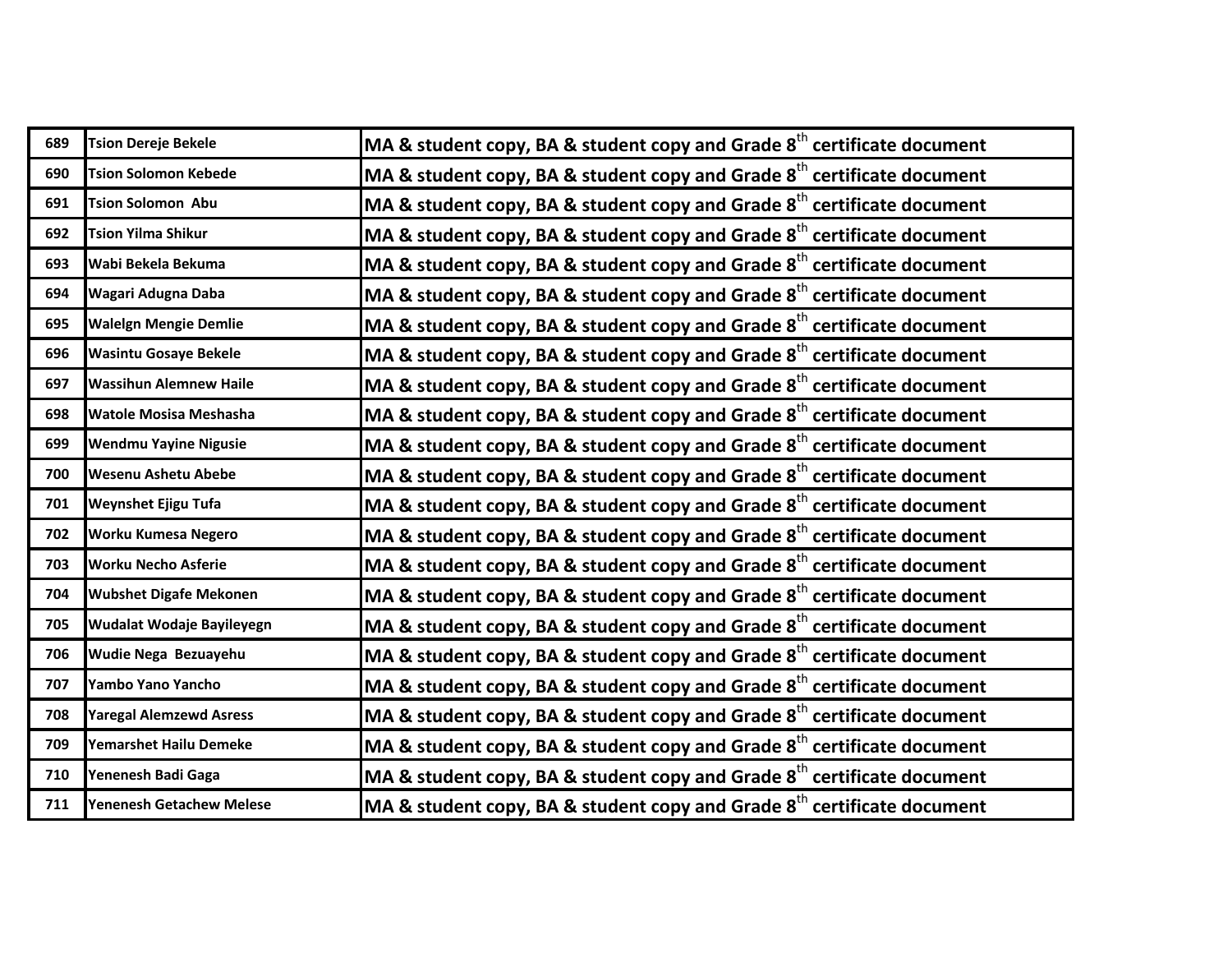| 712 | Yetege Yirga Akane             | MA & student copy, BA & student copy and Grade $8th$ certificate document           |
|-----|--------------------------------|-------------------------------------------------------------------------------------|
| 713 | Yidenekal Belete Kidanewold    | MA & student copy, BA & student copy and Grade $8th$ certificate document           |
| 714 | <b>Yilkal Bizengaw Biresaw</b> | MA & student copy, BA & student copy and Grade 8 <sup>th</sup> certificate document |
| 715 | Yimere Eshetu Zeleke           | MA & student copy, BA & student copy and Grade $8th$ certificate document           |
| 716 | Yirgalem Weldeamanuel Habte    | MA & student copy, BA & student copy and Grade $8th$ certificate document           |
| 717 | <b>Yisfalem Samuale Adane</b>  | MA & student copy, BA & student copy and Grade $8th$ certificate document           |
| 718 | Yohannes Birhan Alemu          | MA & student copy, BA & student copy and Grade $8th$ certificate document           |
| 719 | Yohannes Workshet Hailemariam  | MA & student copy, BA & student copy and Grade $8th$ certificate document           |
| 720 | <b>Yonas Solomon Tadese</b>    | MA & student copy, BA & student copy and Grade 8 <sup>th</sup> certificate document |
| 721 | Yonas Techane Tekle            | MA & student copy, BA & student copy and Grade 8 <sup>th</sup> certificate document |
| 722 | <b>Yordanos Abdisa Megersa</b> | MA & student copy, BA & student copy and Grade $8th$ certificate document           |
| 723 | Yordanos Assefa Mersea         | MA & student copy, BA & student copy and Grade 8 <sup>th</sup> certificate document |
| 724 | Yordanos Taju Ymer             | MA & student copy, BA & student copy and Grade $8th$ certificate document           |
| 725 | Yordanos Yaynie Worku          | MA & student copy, BA & student copy and Grade $8th$ certificate document           |
| 726 | Yosan Bogale Liche             | MA & student copy, BA & student copy and Grade $8th$ certificate document           |
| 727 | Zara Kamal Bashir              | MA & student copy, BA & student copy and Grade $8th$ certificate document           |
| 728 | Zebider Ashine Kassa           | MA & student copy, BA & student copy and Grade $8th$ certificate document           |
| 729 | Zekarias Desta Adelo           | MA & student copy, BA & student copy and Grade $8th$ certificate document           |
| 730 | Zekaryas Lengerhe Denekew      | MA & student copy, BA & student copy and Grade 8 <sup>th</sup> certificate document |
| 731 | Zelalem Mengistu Limenih       | MA & student copy, BA & student copy and Grade 8 <sup>th</sup> certificate document |
| 732 | <b>Zelalem Mulugeta Abebe</b>  | MA & student copy, BA & student copy and Grade $8th$ certificate document           |
| 733 | Zemedu Abebe Tolesa            | MA & student copy, BA & student copy and Grade $8th$ certificate document           |
| 734 | Zertihun Alemu Kebena          | MA & student copy, BA & student copy and Grade $8^{\text{th}}$ certificate document |